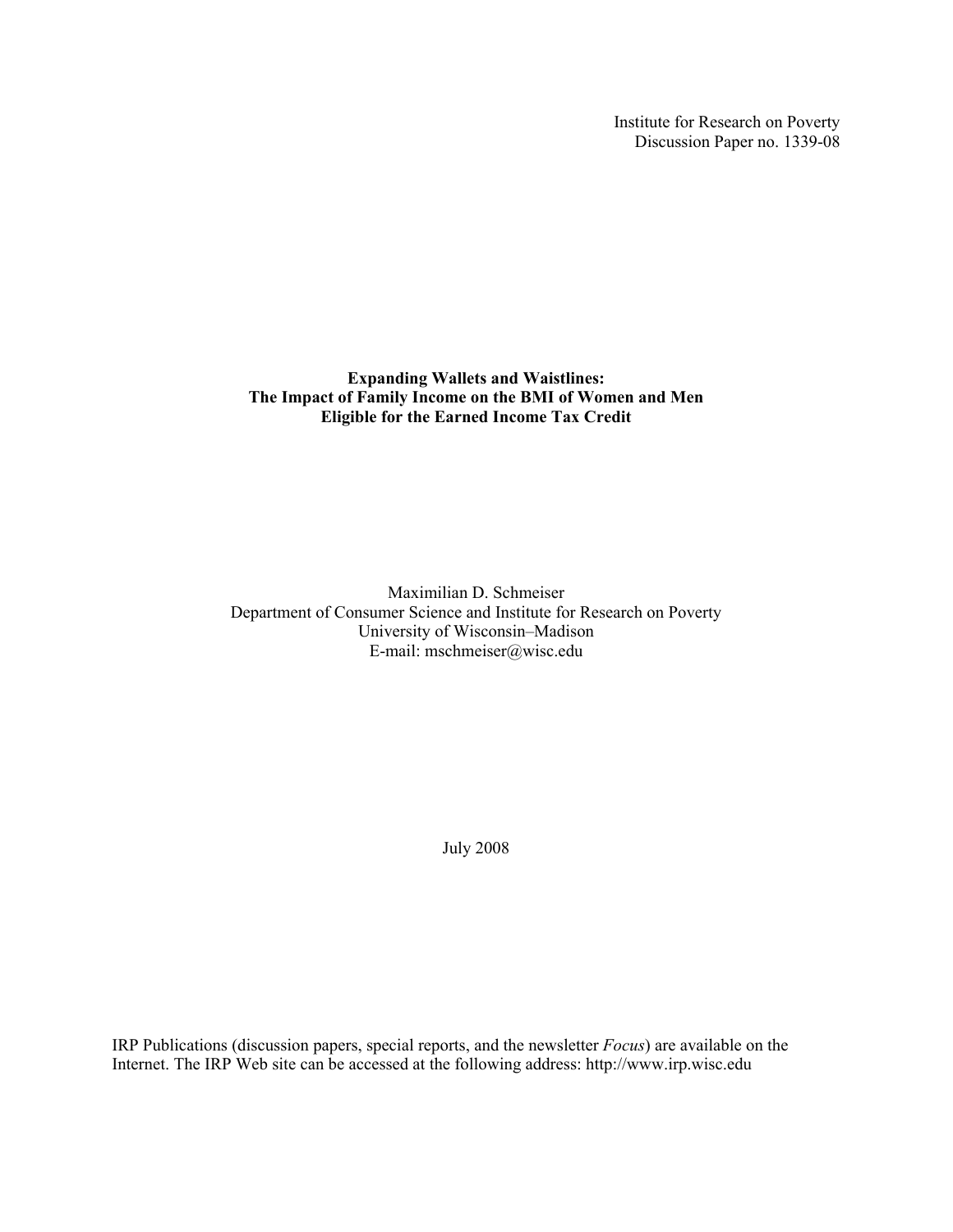#### **Abstract**

The rising rate of obesity has reached epidemic proportions and is now one of the most serious public health challenges facing the US. However, the underlying causes for this increase are unclear. This paper examines the effect of family income changes on body mass index (BMI) and obesity using data from the National Longitudinal Survey of Youth 1979 cohort. It does so by using exogenous variation in family income in a sample of low-income women and men. This exogenous variation is obtained from the correlation of their family income with the generosity of state and federal Earned Income Tax Credit (EITC) program benefits. Income is found to significantly raise the BMI and probability of being obese for women with EITC-eligible earnings, and have no appreciable effect for men with EITC-eligible earnings. The results imply that the increase in real family income from 1990 to 2002 explains between 10 and 21 percent of the increase in sample women's BMI and between 23 and 29 percent of their increased obesity prevalence.

JEL classifications: I1; H2

Keywords: Obesity; Body Mass Index; EITC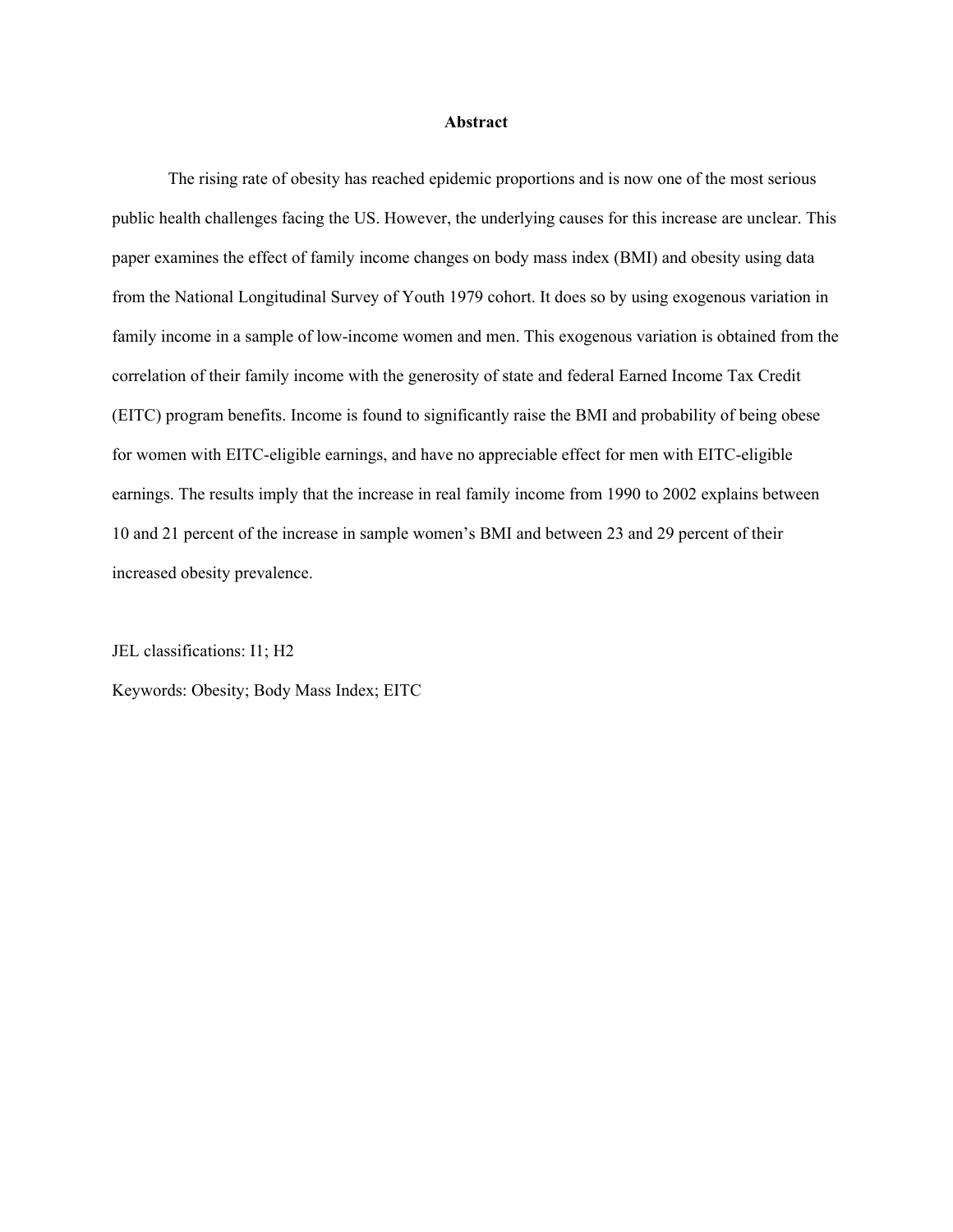## **Expanding Wallets and Waistlines: The Impact of Family Income on the BMI of Women and Men Eligible for the Earned Income Tax Credit**

## I. INTRODUCTION

 $\overline{a}$ 

The weight of Americans has increased significantly over the past 30 years, with the average weight of men and women between the ages of 20 and 74 increasing by 9 percent and 12 percent, respectively, between 1971 and 2002 (Ogden et al., 2004). This trend understates increases in the level of obesity, defined as a body mass index<sup>[1](#page-2-0)</sup> (BMI) greater than or equal to 30, which has more than doubled in the past 30 years. Among twenty- to seventy-four-year-olds, obesity prevalence increased from 15 percent in 1979–1980 to over 30 percent in 1999–2002 (Flegal et al., 2002; Hedley et al., 2004). Excessive fatness, or obesity, is now recognized as one of the most serious public health challenges facing the United States (U.S. DHHS, 2001) and other industrialized countries (International Obesity Task Force, 2005).

The concerns about the increasing prevalence of obesity are founded in the association between obesity and adverse health outcomes and increased health expenditures. Obesity has been linked to an increased risk of numerous comorbidities, including high blood pressure, high blood cholesterol, type 2 diabetes mellitus, coronary heart disease, osteoarthritis, asthma, and gallbladder disease (Must et al., 1999; Mokdad et al., 2003). Moreover, obesity has been found to significantly lower life expectancy, particularly among young adults (Fontaine et al., 2003). With the rise in obesity, poor diet and physical inactivity have now become the number two preventable causes of death in the United States, behind only tobacco in the number of lives claimed each year (Mokdad et al., 2004; 2005).

The numerous obesity-related illnesses invariably lead obese persons to have higher medical expenditures than the non-obese. Finkelstein et al. (2003) estimate that annual medical expenditures for obese persons are on average 37 percent higher than for non-obese persons. They also estimate that

<span id="page-2-0"></span><sup>&</sup>lt;sup>1</sup>Body mass index is defined as weight in kilograms divided by height in meters squared or weight in pounds divided by height in inches squared multiplied by 703 (NIH, 1998).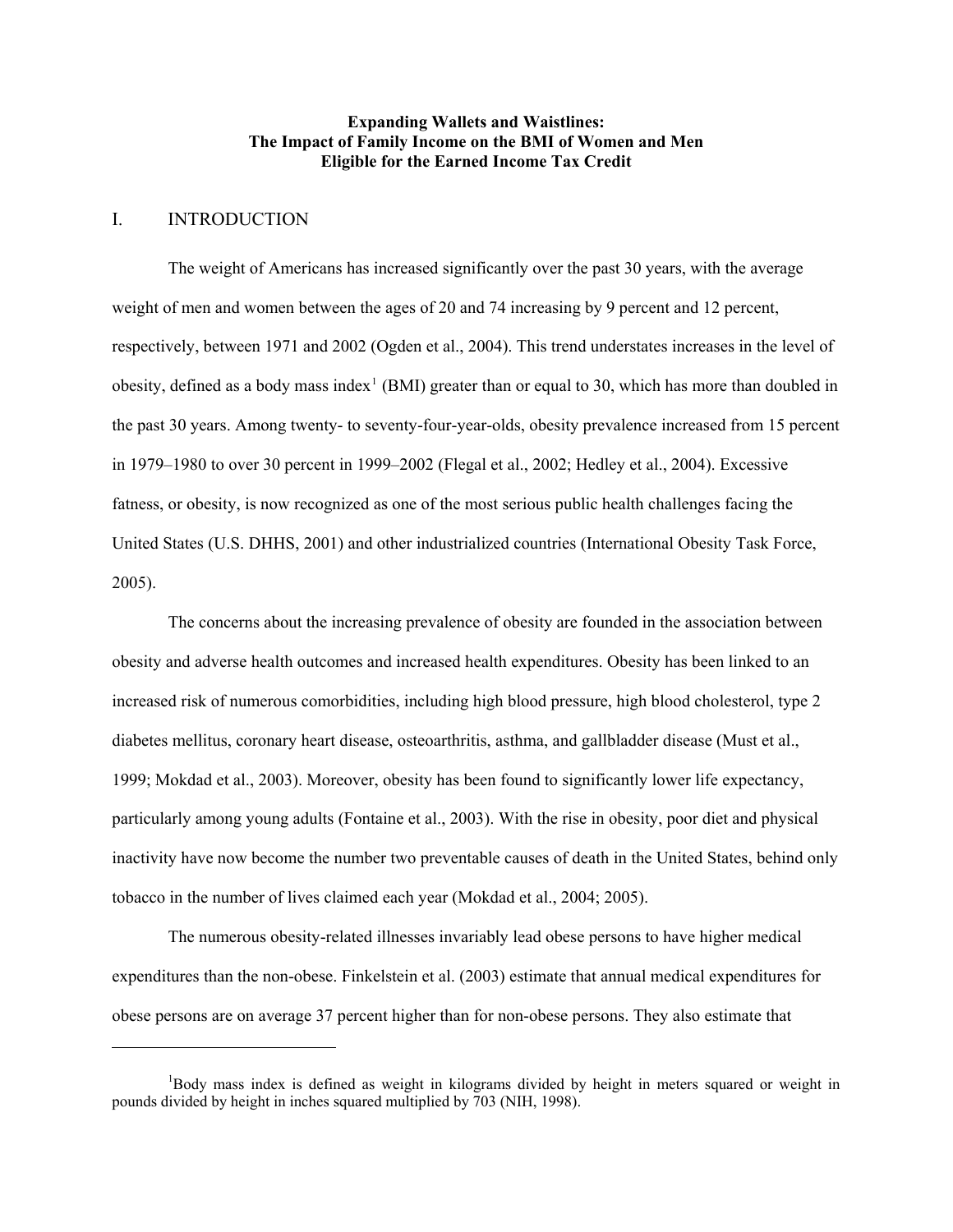obesity-related illnesses are responsible for 9.1 percent of U.S. health expenditures, or \$92.6 billion (2002 dollars), and that half of these expenditures are covered by Medicare and Medicaid. Thus obesity and obesity-related illnesses also have implications for taxpayers and state and federal budgets. Aside from increasing Medicare and Medicaid expenditures, the high prevalence of obesity may have important implications for the solvency of the social security system, as obesity has been linked to the decision to take early Social Security retirement benefits (Burkhauser and Cawley, 2006).

Researchers have identified several factors that contribute to the rise in obesity including falling food prices, technological innovation in food processing, increasing female labor force participation, increasingly sedentary work, and reduced smoking (Lakdawalla and Philipson, 2002; Cutler et al., 2003; Anderson et al., 2003; Chou et al., 2004). However, this research has largely ignored the role of rising income. Studies that have examined the role of income<sup>[2](#page-3-0)</sup> on obesity within the United States have been unable to account for the potential endogeneity and reverse causality between income and weight and obesity prevalence. (See Conley and Glauber, 2005; and Cawley, 2004).

As shown in Table 1, there exists a negative correlation between income and obesity prevalence for women. As such, public programs to increase income or food budgets may be naively viewed as one potential policy mechanism for decreasing obesity. Understanding the causal association between income and BMI would contribute to more effective public-health interventions, and if income positively affects obesity rates, avert counterproductive policies.

Income may directly affect weight through its effect on the consumption and expenditure of calories. Increased income may cause a worker's weight to increase in two ways. The worker may use the additional to income to purchase additional calories for home consumption, or substitute restaurant meals, which are generally more calorie-dense than food consumed at home (Lin and Frazão, 1997). Changes in wages may also indirectly alter weight through their impact on labor supply and time allocation. To the

l

<span id="page-3-0"></span><sup>&</sup>lt;sup>2</sup>Previous studies attempting to explain the rise in weight and obesity have used various measures of income including family income (Anderson et al., 2003), household income (Lakdawalla and Philipson, 2002; Chou et al., 2004; Quintana-Domeque, 2005), Social Security income (Cawley et al., 2007), and wage rate (Lakdawalla and Philipson, 2002).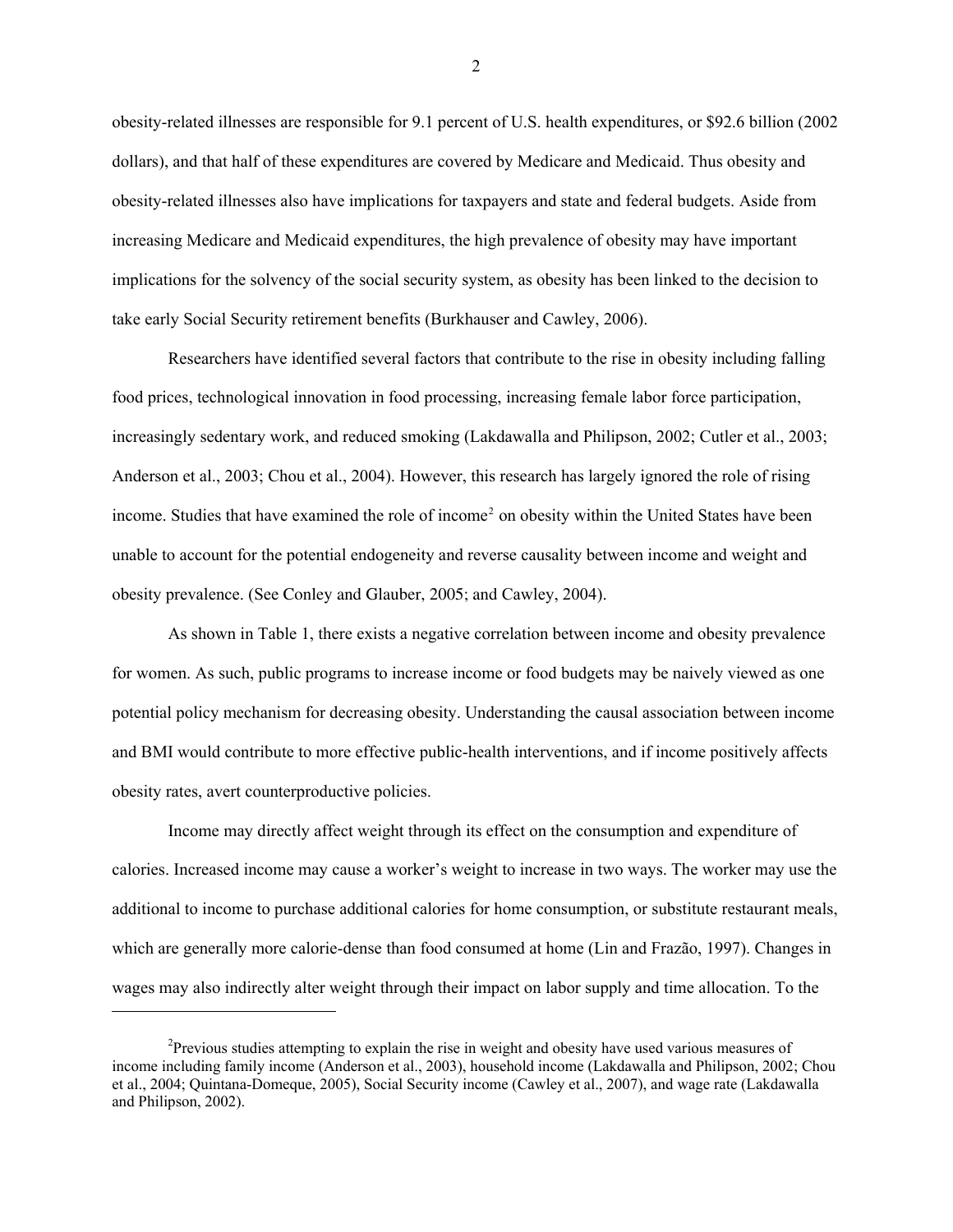|                            | Men<br>Weight Classification |        | Women<br>Weight Classification |        |  |  |
|----------------------------|------------------------------|--------|--------------------------------|--------|--|--|
| Annual Household<br>Income | Overweight                   | Obese  | Overweight                     | Obese  |  |  |
| Less than \$10k            | 32.28%                       | 26.53% | 26.09%                         | 35.61% |  |  |
| $$10k-15k$                 | 36.31                        | 27.66  | 25.24                          | 36.27  |  |  |
| $$15k - 20k$               | 35.81                        | 27.65  | 27.11                          | 35.56  |  |  |
| $$20k - 25k$               | 37.11                        | 27.52  | 28.89                          | 32.90  |  |  |
| $$25k-35k$                 | 39.97                        | 27.52  | 29.53                          | 29.84  |  |  |
| $$35k - 50k$               | 42.44                        | 27.50  | 30.00                          | 27.24  |  |  |
| $$50k - 75k$               | 46.76                        | 27.99  | 29.11                          | 24.09  |  |  |
| $>$ \$75 $k$               | 49.22                        | 24.62  | 26.50                          | 15.54  |  |  |
| Overall                    | 44.19%                       | 26.61% | 28.12%                         | 25.18% |  |  |

**Table 1 Prevalence of Overweight and Obese by Household Income for Persons Age 18–64, by Sex**

**Source**: Author's Calculations using data from the Behavioral Risk Factor Surveillance System 2005.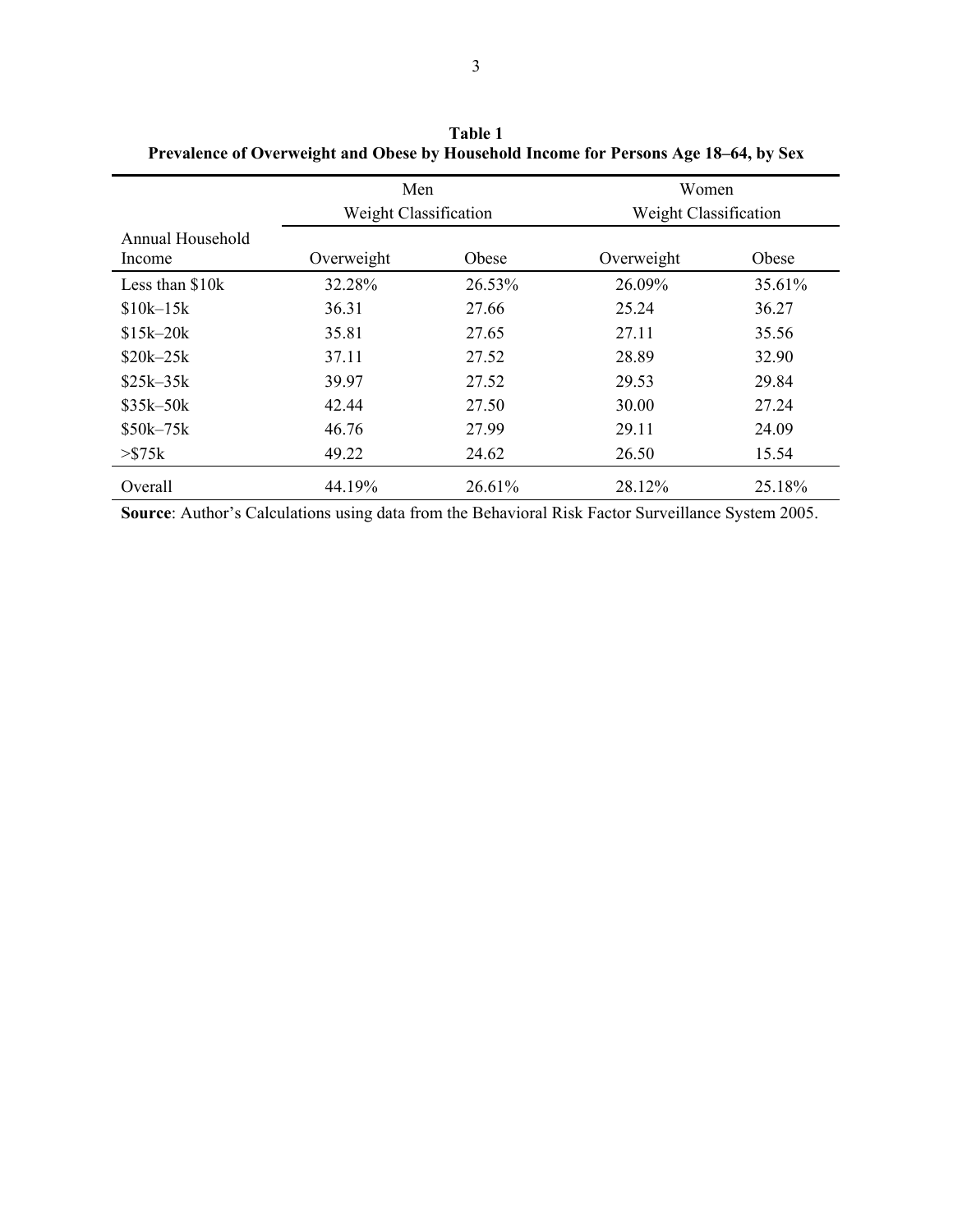extent that the calories expended in labor differ from the calories expended in leisure, changes in labor supply will alter weight (Lakdawalla and Philipson, 2002). Increased labor supply may also increase demand for convenience foods, which are more calorie-dense and thus increase weight (Chou et al., 2004).

This paper estimates the causal impact of family income on BMI using a fixed effect instrumental variables (IV) estimation strategy. It does so within a panel dataset of women and men in which exogenous variation in family income is identified using differences in the level of their state Earned Income Tax Credit (EITC) supplement at a point in time, and variations in the value of federal and state EITC benefits over time. The IV results indicate that income has a positive effect on BMI and the probability of being obese for low-income women, with the effect of income on BMI increasing over the BMI distribution.

This paper proceeds in the following manner. The second section of this paper reviews the literature on income and BMI. The third section provides background on the EITC program. The fourth section details the data used in the analysis. The fifth section outlines the identification strategy and empirical methods, while the sixth section provides the empirical results. The paper concludes with a discussion of the results.

# II. RELATED STUDIES

Cross-nationally, a positive correlation between income and BMI exists, with the prevalence of obesity being far greater in developed countries than less developed countries, and obesity rates increasing as per capita incomes increase (Seidell and Rissanen, 1998; WHO, 2003; Swinburn et al., 2004). Within less developed nations, those of higher socioeconomic status are more likely to be obese (Sobal and Stunkard, 1989). However, for women in the United States, the opposite is true: the prevalence of obesity is lower among those of higher socioeconomic status. For men in the United States, obesity  $(BMI \geq 30)$  prevalence is relatively constant across family income, while the prevalence of overweight  $(25 \leq BMI \leq 30)$  increases with household income. Table 1 reports clinical weight classification by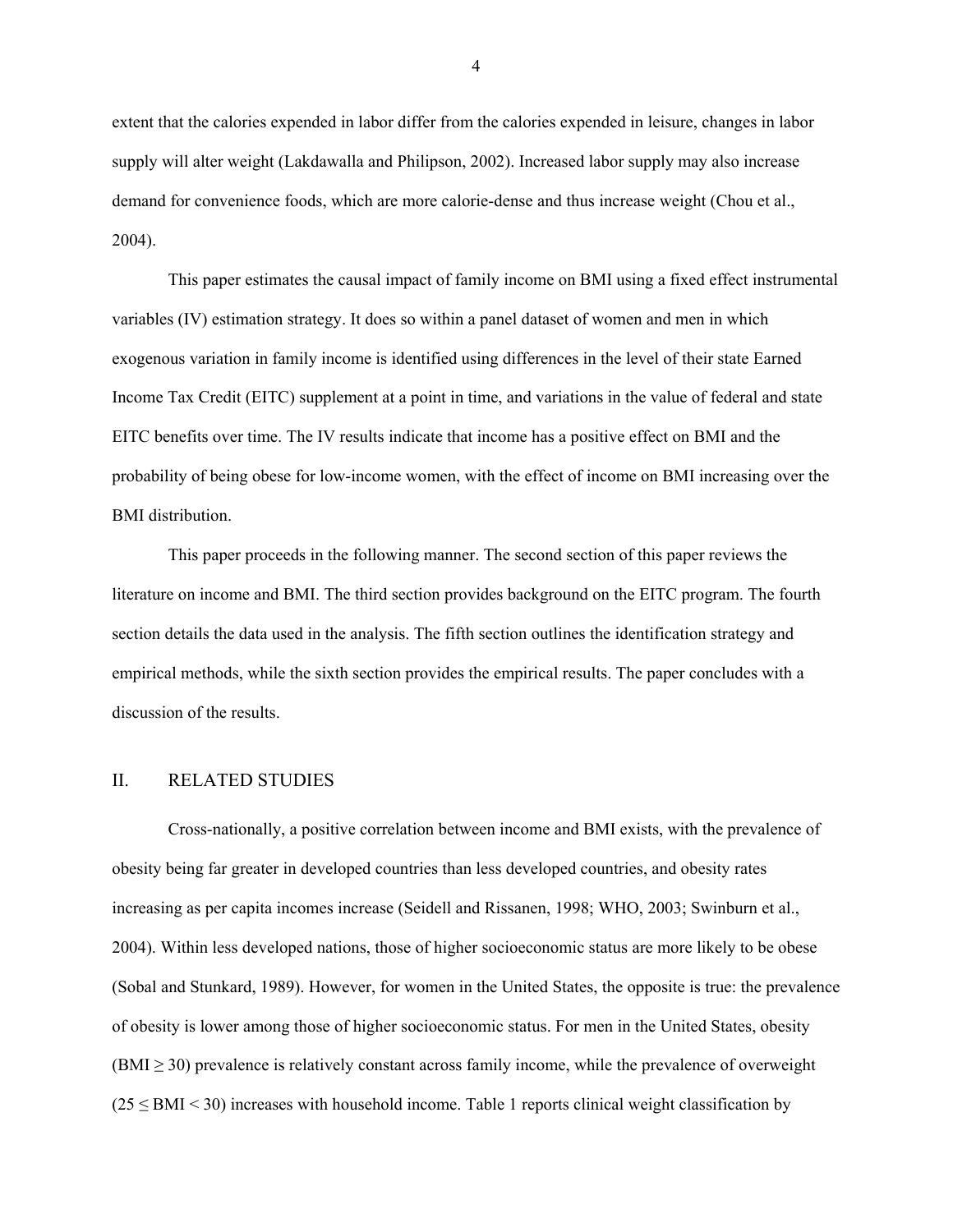household income for American men and women based on data from the 2005 Centers for Disease Control and Prevention Behavioral Risk Factor Surveillance System (BRFSS).<sup>[3](#page-6-0)</sup> Table 1 shows that obesity rates for men are approximately 27 percent across household income categories. For women, a strong negative correlation between household income and obesity is apparent, with the prevalence of obesity for those women with household incomes less than \$15,000 per year at 36 percent being more than twice that of women with household incomes of more than \$75,000 per year at 16 percent.

Correlational estimates of the relationship between income and BMI may not accurately capture the causal relationship, as there are numerous unobserved factors which could be simultaneously affecting income and BMI, including genetics, environment, and health status. In addition, income may be causally affected by BMI; Cawley (2004) finds evidence that for obese white women, weight lowers wages. Failure to account for endogeneity or reverse causality between income and BMI would render OLS estimates biased and inconsistent. In order to overcome these concerns, several studies have taken an IV approach to estimating the causal impact of income on BMI.

Using the European Community Household Panel (ECHP), Quintana-Domeque (2005) makes use of the exogenous variation in family income resulting from receipt of inheritance, gifts, or lottery winnings of 2000 Euros or more to instrument for income. Results show that, of the 9 nations included in the survey, statistically significant estimates of the impact of income on BMI are only found for Denmark and Italy in the case of women, and for Finland in the case of men. In all three of these cases the estimated BMI-income elasticity is found to be negative. Unfortunately, the instrument is quite weak with an F-statistic well below 10 in the first stage.

Cawley et al. (2007) exploit the Social Security "notch," which unintentionally provided double indexation against inflation for certain birth cohorts—leading those in the notch to have higher Social Security incomes than those not affected by the notch—as an instrument for Social Security income.

l

<span id="page-6-0"></span><sup>&</sup>lt;sup>3</sup>BRFSS data are used as opposed to National Longitudinal Survey of Youth 1979 Cohort (NLSY79) data, as, for a given year, the NLSY79 only captures persons within a 9 year age range. For example, in the 2002 wave there are persons between the ages of 37 and 45. However, the cross-tabulation of income and clinical weight classification is qualitatively similar using the NLSY79 data.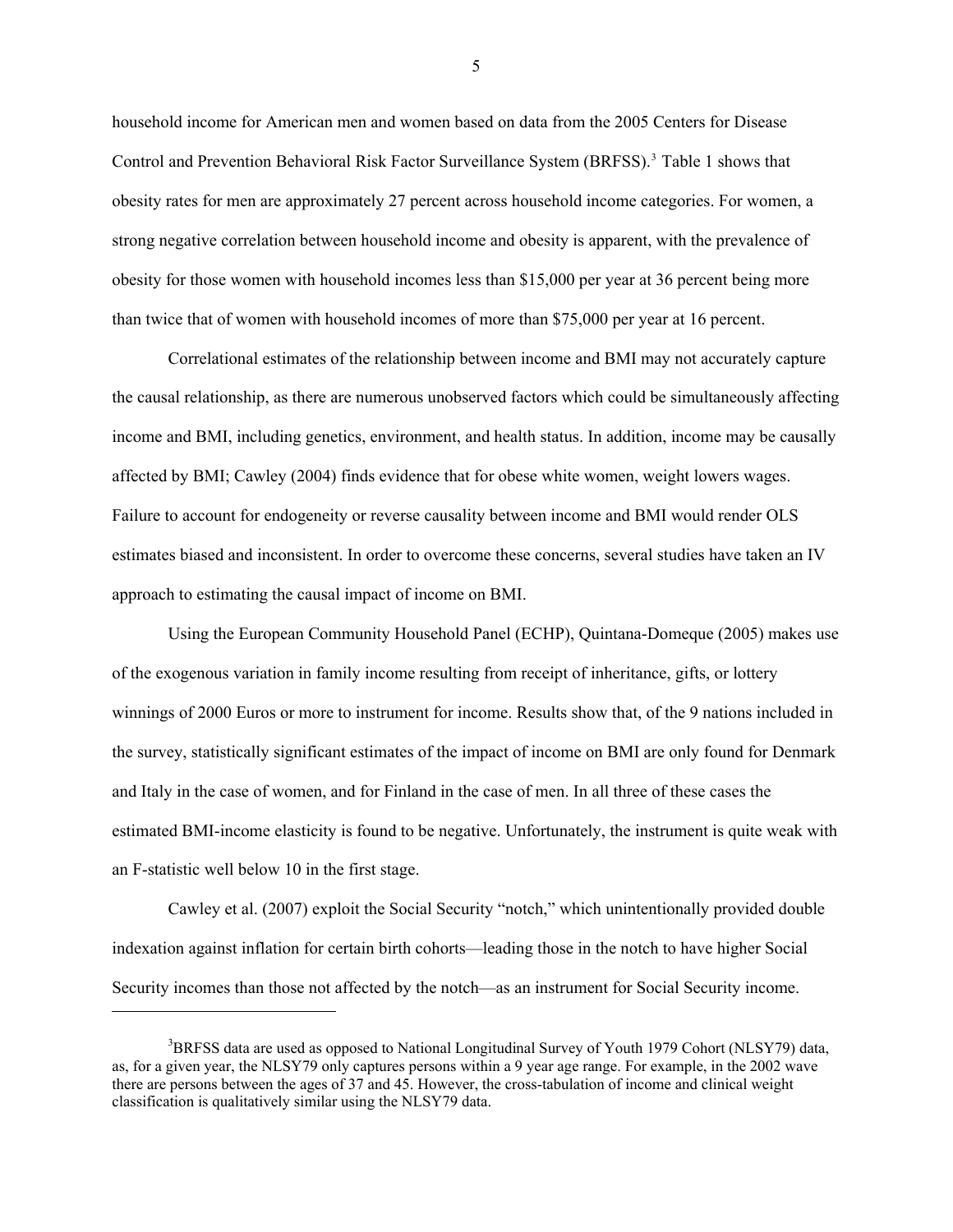Though their instrument appears to be quite powerful, they are unable to identify any statistically significant relationship between additional Social Security income and BMI for either men or women. However, given the instrument used, the results represent a local average treatment effect for a relatively small segment of the population: the low-income elderly.

This study significantly expands the population for which causal estimates of the effect of family income on BMI have been generated. This study contributes to the existing literature by generating causal estimates of the impact of family income on BMI and the probability of being obese for women and men eligible for the Earned Income Tax Credit (EITC). While changes in the federal EITC program have previously been used to estimate the impact of income on child development (Dahl and Lochner, 2005) it introduces an additional source of exogenous variations in income from the state EITC programs.

## III. BACKGROUND ON THE EITC PROGRAM

The federal EITC was originally enacted in 1975 to offset the payroll taxes of workers with low earnings. Since then, it has been expanded in scope and size in 1986, 1990, and most recently in 1993. Targeted at low-income working families, the EITC is now the nation's largest antipoverty program for non-elderly individuals, with expenditures of nearly \$41.5 billion and over 22 million recipients in tax year 2005 (Center on Budget and Policy Priorities, 2007). The EITC subsidizes wages of low-income earners conditional on their participation in the labor force. It provides an incentive for those not working to enter the labor force, but may increase or decrease hours worked by the employed depending on the relative size of the uncompensated and income elasticities of labor supply.

Figure 1 displays the three distinct earnings ranges over which the EITC operates for tax year 2007. For a single, childless individual, a credit rate of 7.65 percent is applied to the first \$5,590 in labor earnings, for a maximum benefit of \$428. For a family with one child, a credit rate of 34 percent is applied to earnings up to \$8,390, for a maximum benefit of \$2,853; while for a family with two or more children, a credit rate of 40 percent is applied to earnings up to \$11,790, for a maximum benefit of \$4,716. Beginning at earnings of \$7,000 for single, childless individuals, and \$15,390 for both families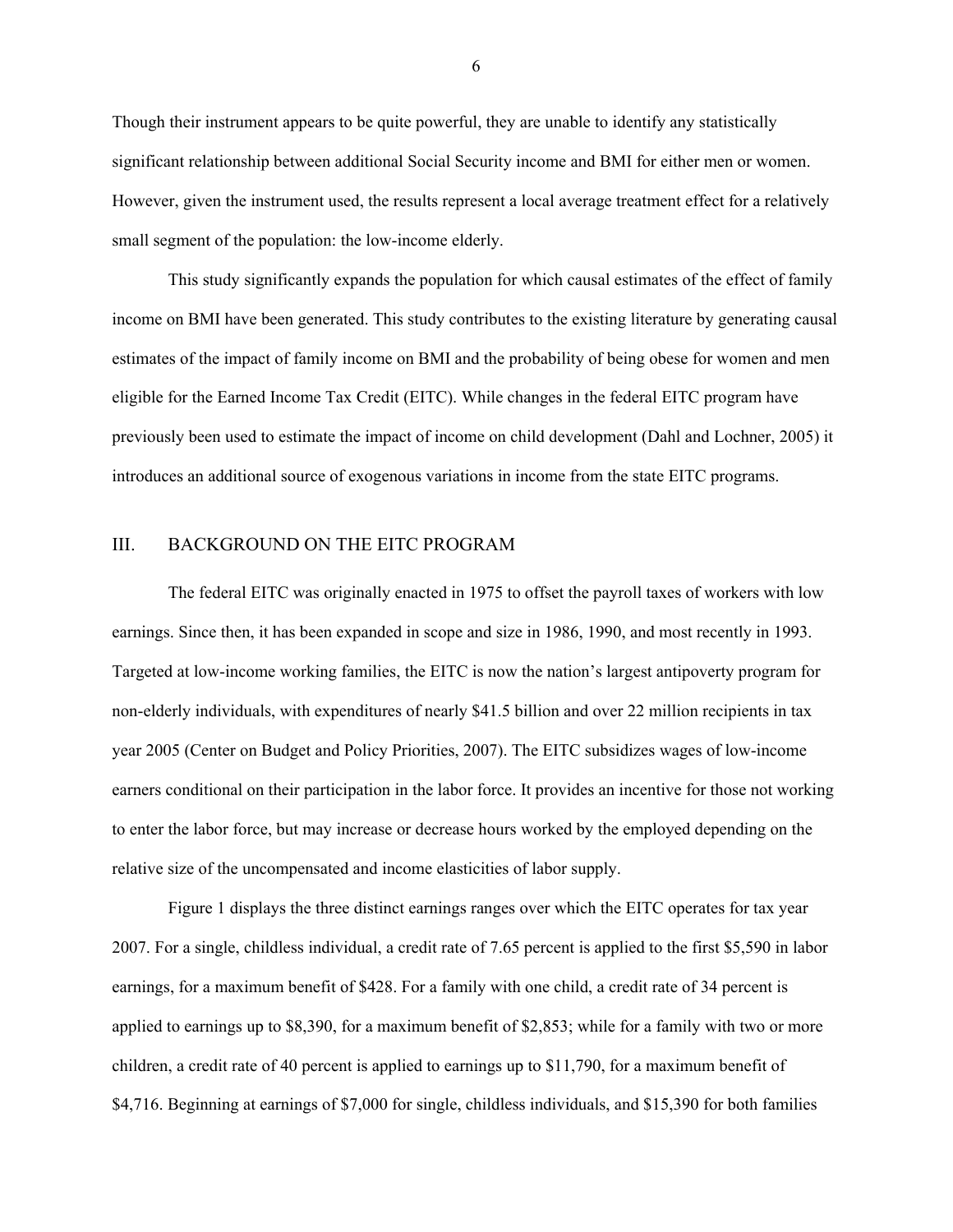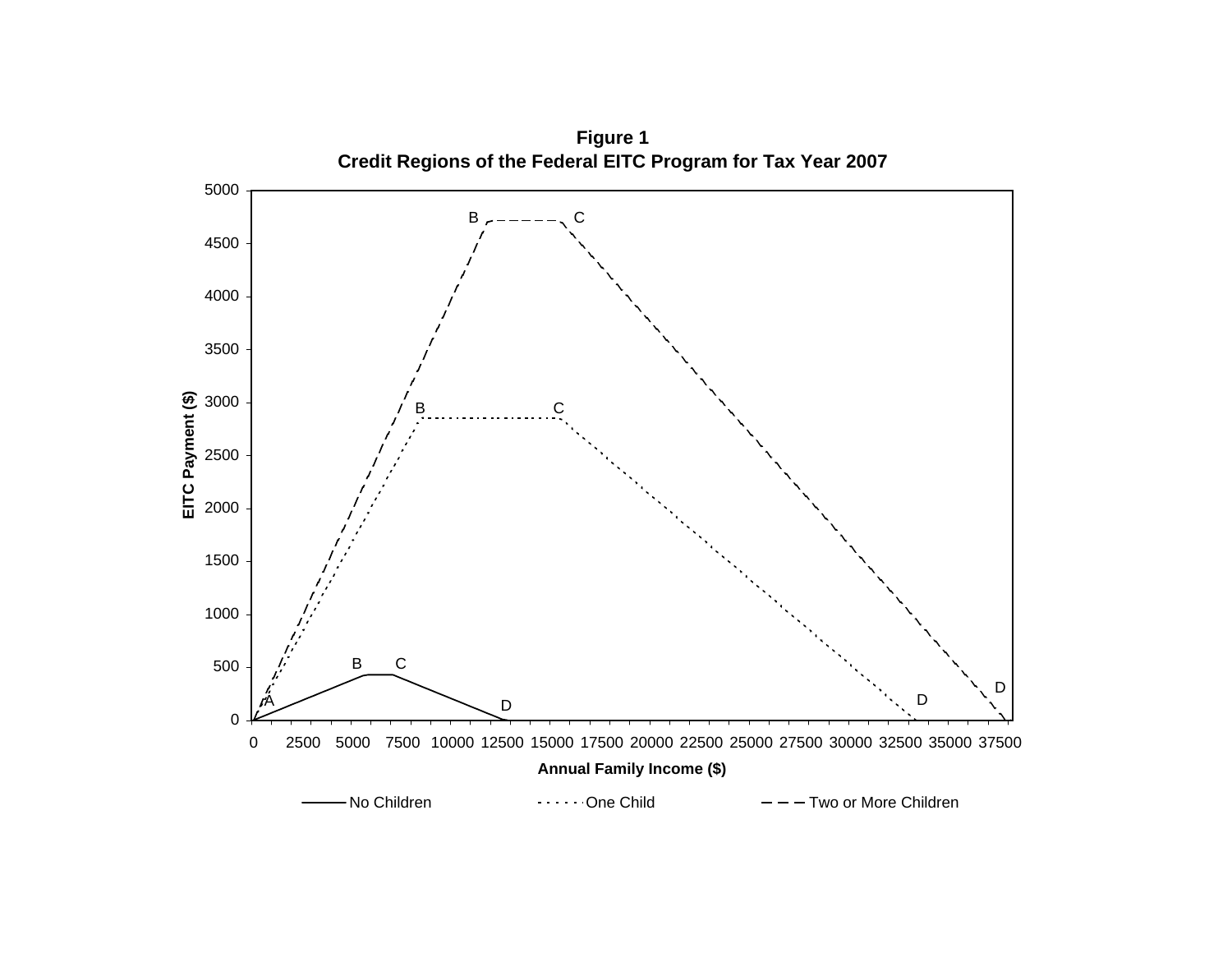with one eligible child and families with two or more eligible children, the maximum benefits are reduced at a rate of 7.65 percent, 15.98 percent, and 21.06 percent, respectively. Federal EITC benefits are completely phased out at \$12,590 for single, childless individuals; \$33,241 for families with one eligible child; and \$37,783 for families with two or more eligible children. For married persons filing jointly, the break-even point is extended by \$2,000 in an attempt to partially offset the marriage disincentive.

In addition to the federal EITC, since January 2006, 19 states and the District of Columbia have operated their own supplemental EITC programs. The value of a taxpayer's state EITC is generally set as a fraction of their federal EITC.<sup>[4](#page-9-0)</sup> The state credits vary significantly in terms of their generosity relative to the federal EITC, and not all are refundable.<sup>[5](#page-9-1)</sup>

This paper exploits the exogenous variation in income resulting from the changes in labor supply that are brought about by the expansion of both federal and state EITC programs in order to identify the effect of income on BMI or obesity. Given that individual fixed effects are used, the identifying variation is derived from individuals altering their labor supply decision over time in response to changes in the maximum combined federal and state EITC benefit for which they were eligible in the previous calendar year.

## IV. DATA

l

This paper uses data from the restricted-access National Longitudinal Survey of Youth 1979 cohort (NLSY79). The NLSY79 is a nationally representative sample of individuals who were between the ages of 14 and 21 on December 31, 1978. The first wave of the NLSY79 contained information on 12,686 individuals, including an oversample of poor and minority families. NLSY79 interviews were conducted annually from 1979 to 1994, and have been conducted biennially since 1994. This paper makes

<sup>&</sup>lt;sup>4</sup>Minnesota's EITC is not linked to the federal EITC program.

<span id="page-9-1"></span><span id="page-9-0"></span><sup>5</sup> As of January 2006, State EITC programs exist in: Colorado; Delaware; D.C.; Illinois; Indiana; Iowa; Kansas; Maine; Maryland; Massachusetts; Minnesota; New England; New Jersey; New York; Oklahoma; Oregon; Rhode Island; Vermont; Virginia; and Wisconsin.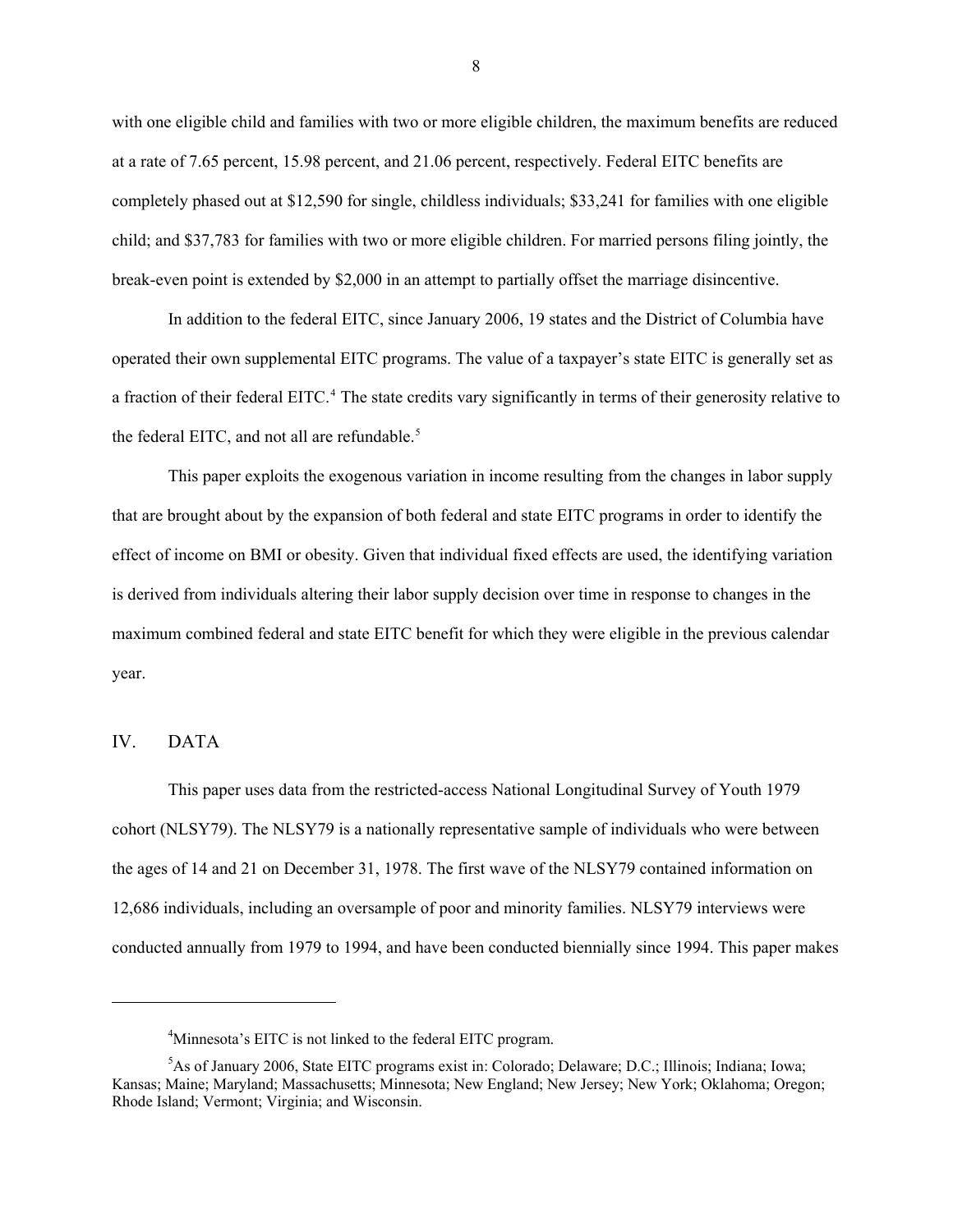use of the 1990 through 2002 waves of the NLSY79 (Tax Years 1989 through 2001), as the major changes in the Earned Income Tax Credit program occurred beginning in tax year 1991.<sup>[6](#page-10-0)</sup>

The outcome of interest, BMI, and the clinical weight classifications derived from BMI, are constructed using self-reported weight and height data. A respondent's weight is asked in each wave of the NLSY79 between 1990 and 2002, with the exception of 1991, while height is asked in only the 1981, 1982, and 1985 waves of the NLSY79. In order to construct BMI for each wave from 1990 through 2002, excluding 1991, weight from the relevant wave of the NLSY79 is used in conjunction with the 1985 height of respondents.<sup>[7](#page-10-1)</sup> Given that self-reported weight and height are known to contain measurement error, the self-reported values from the NLSY79 are adjusted by race and gender following Cawley and Burkhauser (2006).<sup>[8](#page-10-2)</sup> As pregnancy distorts a woman's weight, 351 pregnant women are excluded from the sample at the time of their pregnancy.

Table 2 presents mean adjusted BMI for the EITC eligible sample of women and men employed in the regression in the first and last year of the sample period (1990 and 2002), as well as the prevalence of overweight/obese (BMI  $\geq$  25) and obesity (BMI  $\geq$  30) calculated using adjusted BMI. Between 1990 and 2002, the mean BMI of sample women increased from 26.95 to 29.76, while for men, the mean BMI increased from 27.84 to 29.43. With the increase in BMI, the prevalence of obesity for women increased from 25.17 percent in 1990 to 49.03 percent in 2002. For men, the prevalence of obesity increased from 28.99 percent in 1990 to 38.24 percent in 2002.

Data are also included on the various state-level characteristics identified by the previous literature as contributing to the increased prevalence of obesity. To account for the effect of smoking on BMI, data on the average price of a pack of cigarettes was obtained from various volumes of

l

<sup>&</sup>lt;sup>6</sup>The 1991 wave of the NLSY79 is omitted as data on weight was not collected in that wave.

<span id="page-10-1"></span><span id="page-10-0"></span> $7$ As all respondents are at least 20 years of age in 1985 their height in 1985 should represent their final adult height and remain constant through the end of the sample period examined here.

<span id="page-10-2"></span><sup>&</sup>lt;sup>8</sup>The correlation between BMI and adjusted BMI and obesity prevalence and adjusted obesity prevalence are both quite high, with coefficients of 0.99 and 0.90, respectively.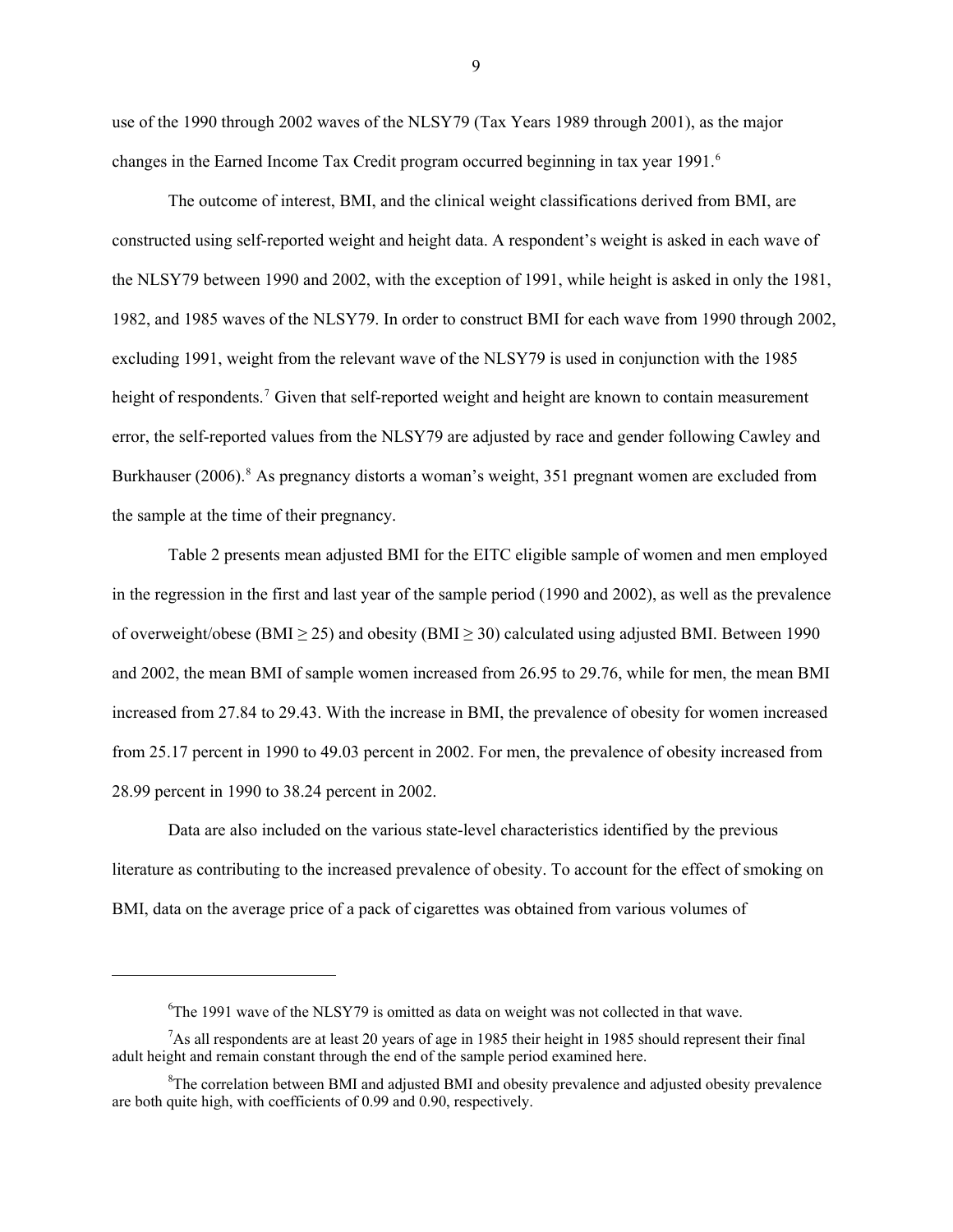|                                                   | 1990<br><b>Adjusted BMI</b> | 2002<br><b>Adjusted BMI</b> |
|---------------------------------------------------|-----------------------------|-----------------------------|
| Mean BMI Women                                    | 26.95                       | 29.76                       |
| Percent of Women Overweight/Obese (BMI $\geq$ 25) | 54.05                       | 69.31                       |
| Percent of Women Obese (BMI $\geq$ 30)            | 25.17                       | 49.03                       |
|                                                   |                             |                             |
| Mean BMI Men                                      | 27.84                       | 29.43                       |
| Percent of Men Overweight/Obese (BMI $\geq$ 25)   | 66.22                       | 80.62                       |
| Percent of Men Obese (BMI $\geq$ 30)              | 28.99                       | 38.24                       |

**Table 2 Mean Adjusted BMI and Clinical Weight Classification by Year and Sex**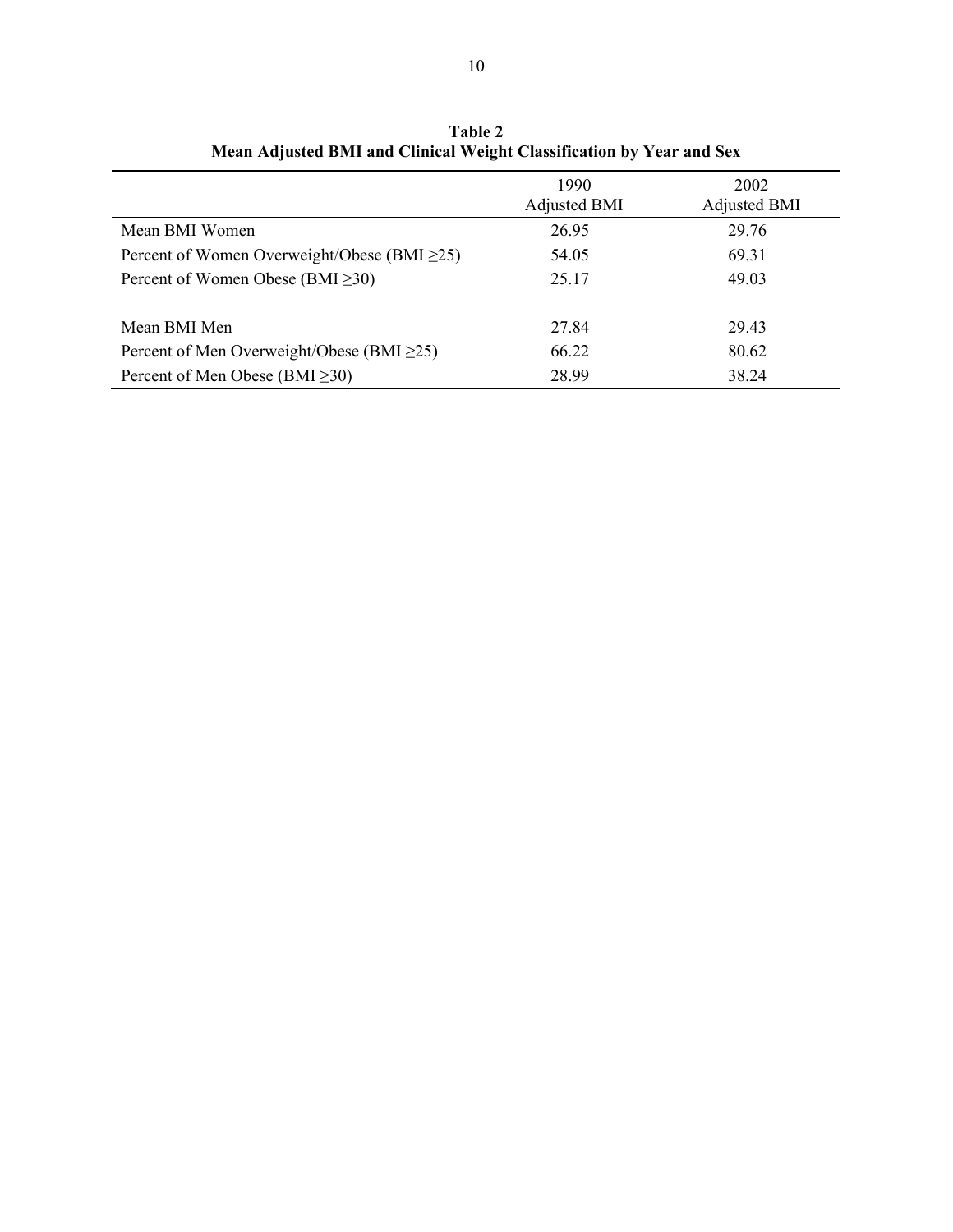Orzechowski and Walker's *Tax Burden on Tobacco*. These prices were adjusted to 2005 dollars using the Bureau of Labor Statistics annual Consumer Price Index (CPI).

Since food prices in general, and the relative price of fast-food to home-cooked meals in particular, are likely to affect weight, two corresponding state-level food price indices are constructed following Chou et al. (2004). Data on fast-food meal prices and grocery food prices come from the American Chamber of Commerce Researchers' Association (ACCRA) Cost of Living Index, which is published quarterly. The state-specific real fast-food meal price index was constructed from the price of a McDonald's Quarter-Pounder with Cheese, an 11″–12″ thin crust cheese pizza from Pizza Hut or Pizza Inn, and a thigh and drumstick from Kentucky Fried Chicken or Church's. The real grocery food price index used the prices of all 22 grocery food items available in the ACCRA Cost of Living Index<sup>[9](#page-12-0)</sup>.

The NLSY79 sample is divided into those who are eligible for the EITC and those who are not by imputing federal EITC eligibility using the National Bureau of Economic Research (NBER) TAXSIM program. The TAXSIM program is an online tax simulation for calculating liabilities under U.S. federal and state income tax laws from individual data for tax years 1960 through 2013. The TAXSIM program determined EITC eligibility for the NLSY79 sample on the basis of the labor income of the respondent and his or her spouse, social security income, unemployment insurance income, the respondent's marital status, and the number of children under age 18 in the family. The data from the NLSY79 and TAXSIM determined EITC eligibility and were merged with the characteristics of the federal EITC program from the House Ways and Means Committee Green Book, 2004, and the characteristics of state EITC programs from Leigh (2004).

-

<span id="page-12-0"></span><sup>&</sup>lt;sup>9</sup>These 22 items are: a pound of T-Bone Steak; a pound of ground beef; a pound of Jimmy Dean or Owens brand pork sausages; a pound of frying chicken; a 6 oz can of Starkist or Chicken of the Sea chunk light tuna; half a gallon of whole milk; one dozen Grade A large eggs; one pound of Blue Bonnet or Parkay brand margarine; 8 oz canister of Kraft brand grated parmesan cheese; 10 lbs white or red potatoes; a pound of bananas; a head of iceberg lettuce; a 24 oz loaf of white bread; an 11.5 oz can of Maxwell House, Hills Brothers, or Folgers coffee; a 4 pound sack of sugar; an 18 oz box of Kellogg's Corn Flakes or Post's Toasties; a 15–17 oz can of Del Monte or Green Giant brand sweet peas; a 14.5 oz can of Hunt's or Del Monte tomatoes; a 29 oz can of peaches; a 12 oz can of Minute Maid frozen orange juice; a 16 oz bag of frozen whole kernel corn; and a 2 liter bottle of Coca Cola.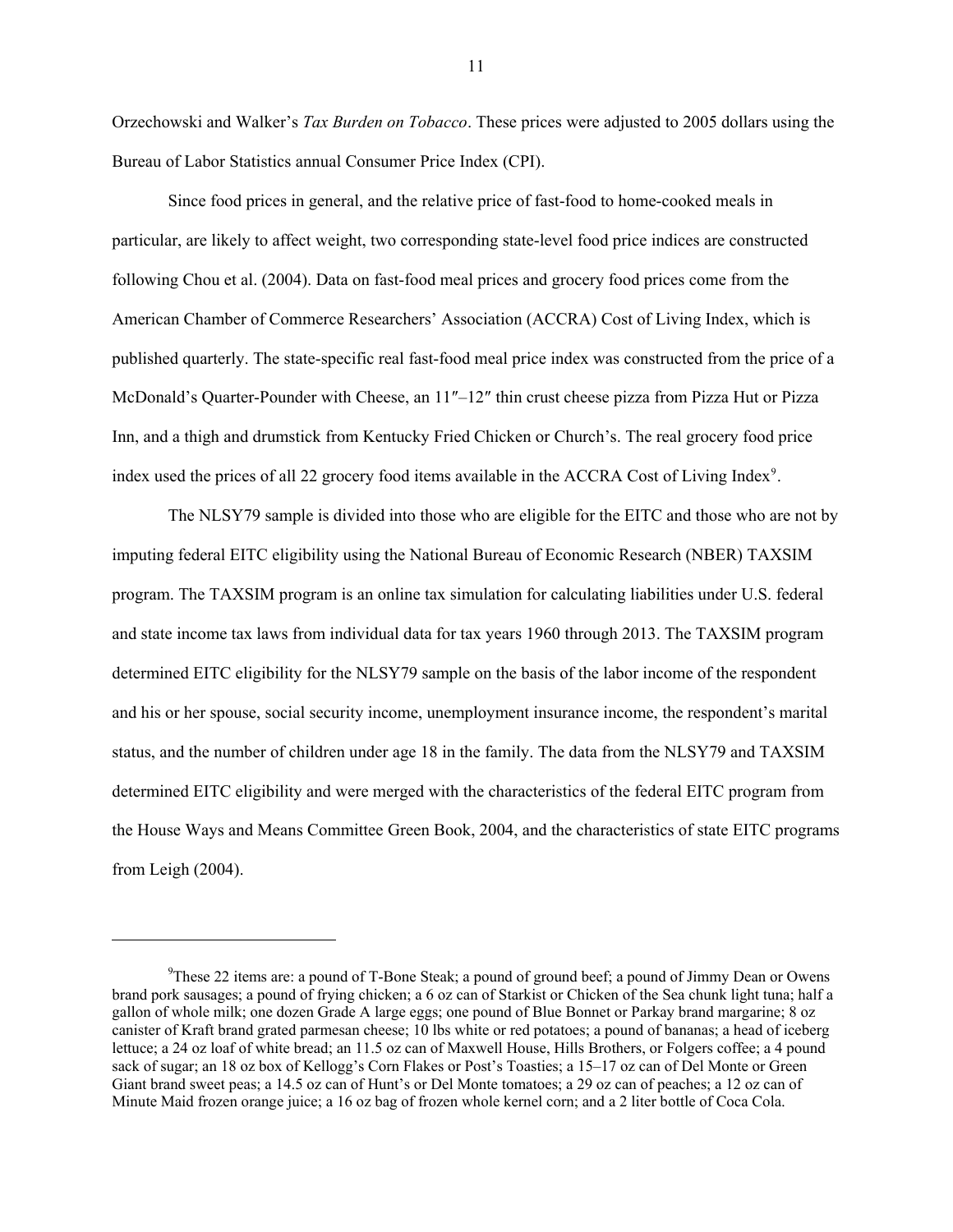Changes in wages could have both direct and indirect effects on weight through changes in consumption and changes in labor supply. Given that the identification strategy employed in this paper relies on exogenous changes in labor supply to identify the effect of family income on BMI, this paper restricts the sample to those individuals with their own labor earnings that make them eligible for the EITC.

Restricting the sample to those with their own EITC eligible labor earnings and those women who are not pregnant, combined with missing values for height, weight, income, and other variables of interest, all waves of the NLSY79 from 1990 to 2002 included in this analysis yield a final value of 4,769 person-year observations on 1,223 women, and 2,869 person-year observations on 818 men.

# V. EMPIRICAL METHODS

### V.1. Identification Strategy

Over the course of the 1990s, the federal government significantly expanded the EITC program. The maximum EITC benefit available to taxpayers with two or more qualifying children increased in real terms (2005 dollars) from \$1,425 in 1990 to \$4,410 in 2000. From tax year 1985 through tax year 1990, a single phase-in rate of 14.0 percent was applied to all taxpayers with qualifying children; however, in 1991 different phase-in rates were applied to taxpayers with one qualifying child and taxpayers with two or more qualifying children. These respective phase-in rates subsequently increased at different rates. In tax year 1994, a small maximum credit of \$306 (\$403 in 2005 dollars) was extended to taxpayers with no qualifying children, and different phase-in, plateau, and phase-out regions were established for taxpayers with no qualifying children, one qualifying child, or two or more qualifying children.

In 1989, the first year of analysis, only 3 states (Rhode Island, Vermont, and Wisconsin) had state EITC programs in place. By 2002, the last year of analysis, 15 states and the District of Columbia had EITC programs in place. Moreover, between 1989 and 2002, many states adjusted the generosity of their credits relative to the federal credit both upwards and downwards.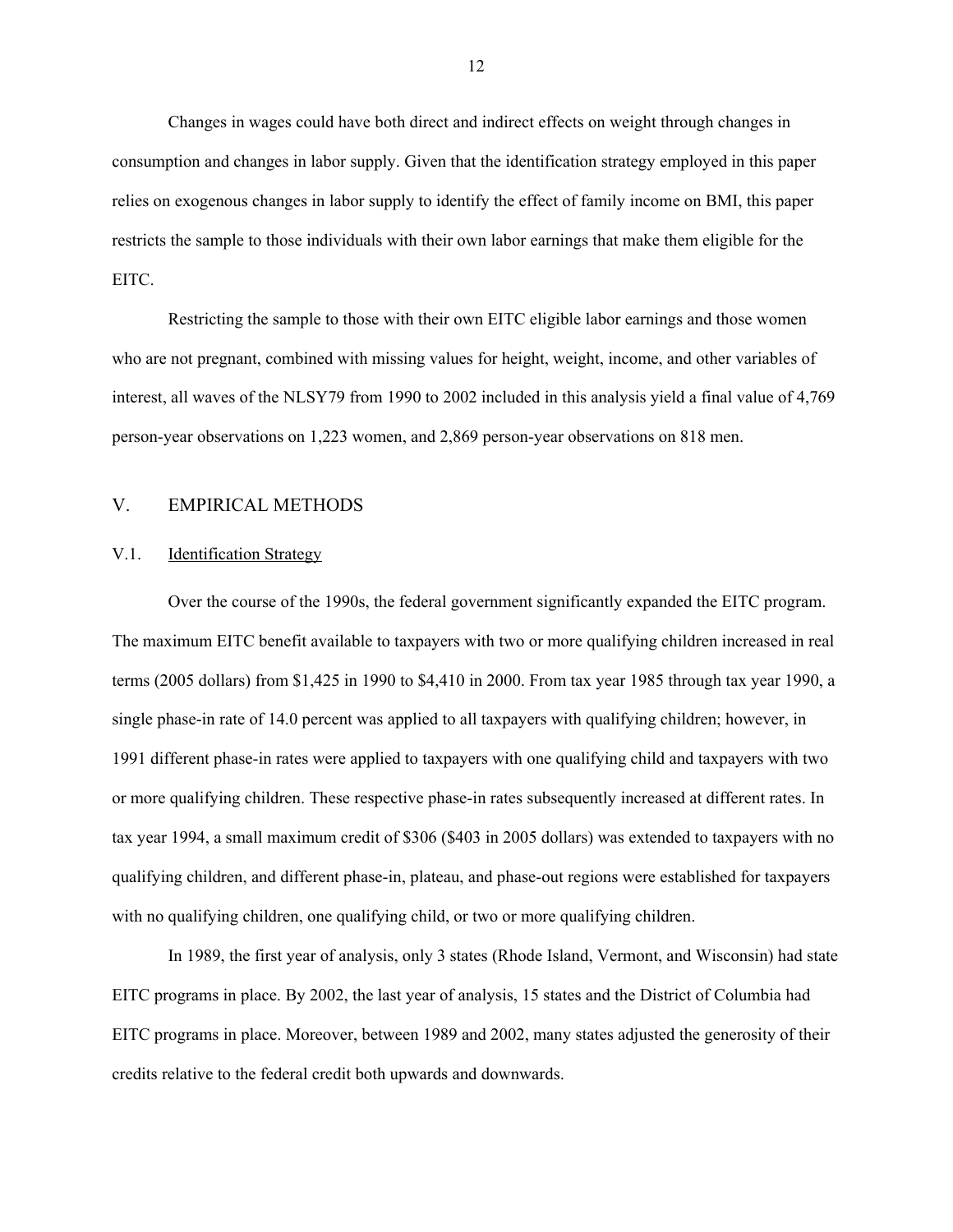This paper uses exogenous variation in EITC benefits to identify the causal effect of income on BMI or the prevalence of obesity. The instrument used is the maximum combined value of federal and state EITC benefits for which a family was eligible, which varies by state, year, and number of children. For example, an EITC eligible person with two children in New York State observed in the 2002 wave of the NLSY79 would have been eligible for a maximum federal EITC benefit for tax year 2001 of \$4,420 (2005 dollars) and a maximum state EITC benefit of \$1,326 (2005 dollars), for a combined maximum benefit of \$5,746.

In order for the maximum value of EITC benefits for which a family is eligible to be a valid instrument, it must be uncorrelated with the error in the second stage (the unobserved determinants of BMI), but correlated with family income. There is no reason to suspect that the large nonlinear changes in the federal EITC program that Congress enacted over the last 20 years—shown in Figure 2 and Table 3 should be related to changes in an individual's weight. Moreover, a large body of literature has established a significant relationship between expansions of the EITC and changes in labor supply, and thus income.[10](#page-14-0) As expected, the EITC is strongly predictive of family income in the EITC eligible populations, with first stage F-statistics well above 10.

Ideally, an instrument for family income would be available for the entire population, allowing for estimates of the causal effect of family income on BMI generally. Instead, by using the maximum value of EITC benefits for which a family is eligible as an instrument, the population examined here is restricted to those eligible for the EITC program. However, with over 22 million EITC claims filed for tax year 2005, the EITC eligible population comprises tens of millions of low-income persons—a highly policy-relevant group. With 132.8 million individual tax returns filed for tax year 2005, EITC claimants compose 16.6 percent of all individual tax returns (IRS, 2007).

1

<span id="page-14-0"></span><sup>&</sup>lt;sup>10</sup>See Hotz and Scholz (2003) for a review of the literature on the effect of the EITC on employment and hours worked.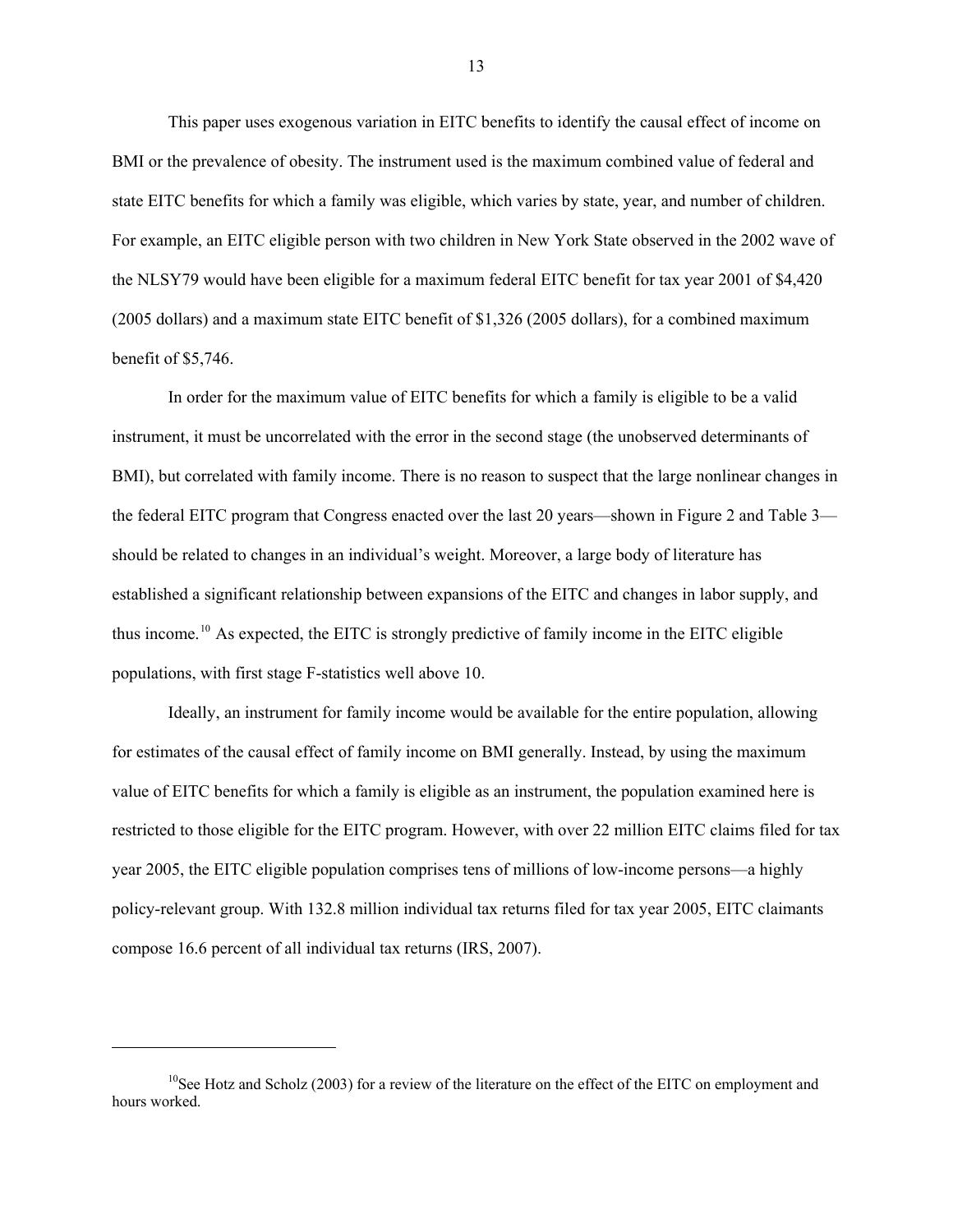

**Figure 2 Maximum Value of Federal EITC Benefits (2005 \$), by Eligible Children**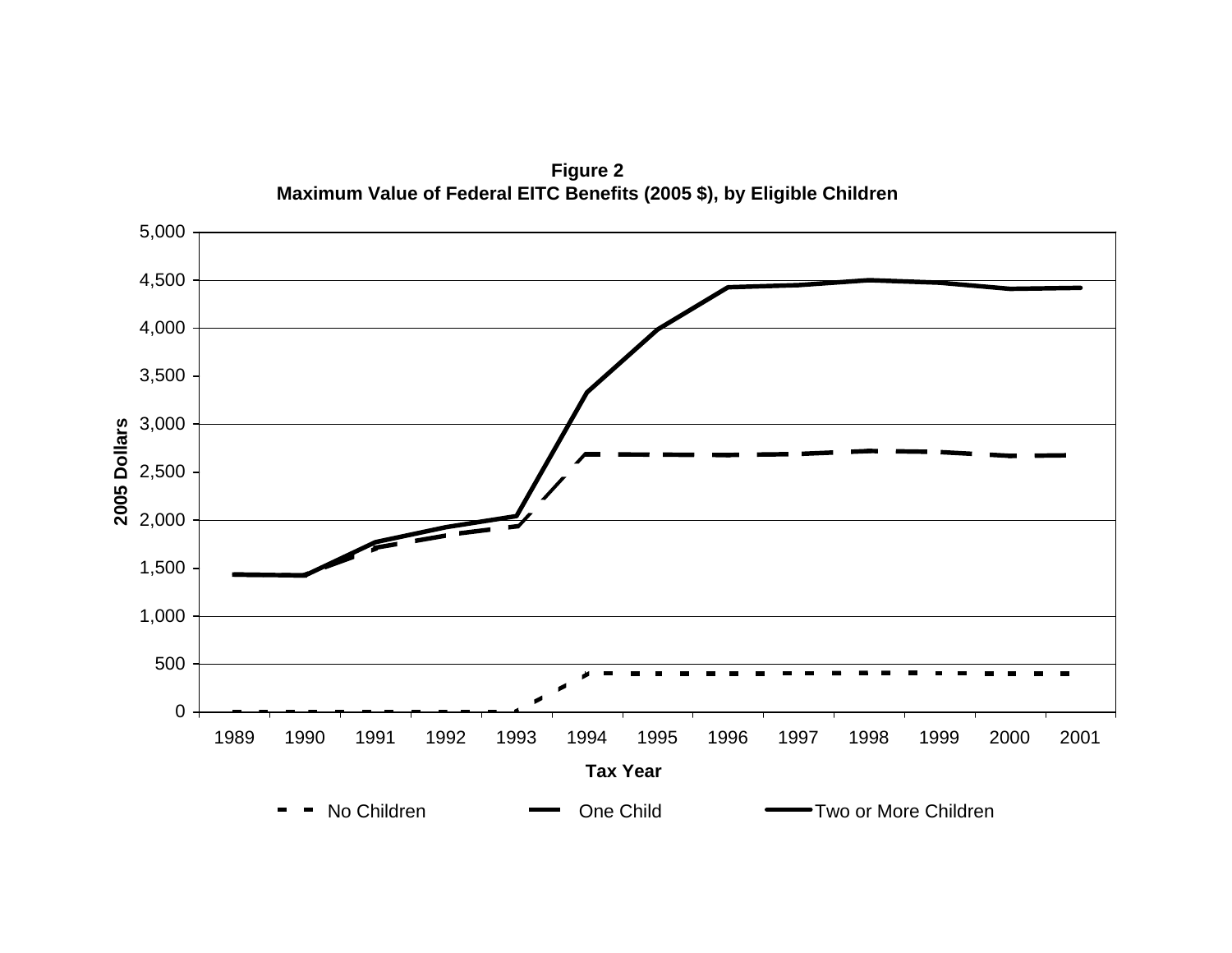|              | Maximum Benefit  | Maximum Benefit     |
|--------------|------------------|---------------------|
| Tax Year     | (Unadjusted \$)  | $(2005 \text{ } $)$ |
| 1989         |                  |                     |
| No children  | $\boldsymbol{0}$ | $\boldsymbol{0}$    |
| One child    | 910              | 1,433               |
| Two children | 910              | 1,433               |
| 1990         |                  |                     |
| No children  | $\boldsymbol{0}$ | $\boldsymbol{0}$    |
| One child    | 953              | 1,424               |
| Two children | 953              | 1,424               |
| 1991         |                  |                     |
| No children  | $\boldsymbol{0}$ | $\boldsymbol{0}$    |
| One child    | 1,192            | 1,709               |
| Two children | 1,235            | 1,771               |
| 1992         |                  |                     |
| No children  | $\boldsymbol{0}$ | $\boldsymbol{0}$    |
| One child    | 1,324            | 1,843               |
| Two children | 1,384            | 1,927               |
| 1993         |                  |                     |
| No children  | $\boldsymbol{0}$ | $\boldsymbol{0}$    |
| One child    | 1,434            | 1,938               |
| Two children | 1,511            | 2,042               |
| 1994         |                  |                     |
| No children  | 306              | 403                 |
| One child    | 2,038            | 2,686               |
| Two children | 2,528            | 3,331               |
| 1995         |                  |                     |
| No children  | 314              | 402                 |
| One child    | 2,094            | 2,683               |
| Two children | 3,110            | 3,985               |
| 1996         |                  |                     |
| No children  | 323              | 402                 |
| One child    | 2,152            | 2,679               |
| Two children | 3,556            | 4,426               |
| 1997         |                  |                     |
| No children  | 332              | 404                 |
| One child    | 2,210            | 2,689               |
| Two children | 3,656            | 4,449               |
| 1998         |                  |                     |
| No children  | 341              | 409                 |
| One child    | 2,271            | 2,721               |
| Two children | 3,756            | 4,500               |
| 1999         |                  |                     |
| No children  | 347              | 407                 |
| One child    | 2,312            | 2,710               |
| Two children | 3,816            | 4,473               |
| 2000         |                  |                     |
| No children  | 353              | 400                 |
| One child    | 2,353            | 2,669               |
| Two children | 3,888            | 4,410               |
| 2001         |                  |                     |
| No children  | 364              | 401                 |
| One child    | 2,428            | 2,678               |
| Two children | 4,008            | 4,420               |

**Table 3 Federal Earned Income Tax Credit Maximum Benefit Amount Tax Year 1989–2001** 

**Source**: IRS (www.irs.gov) and author's calculations.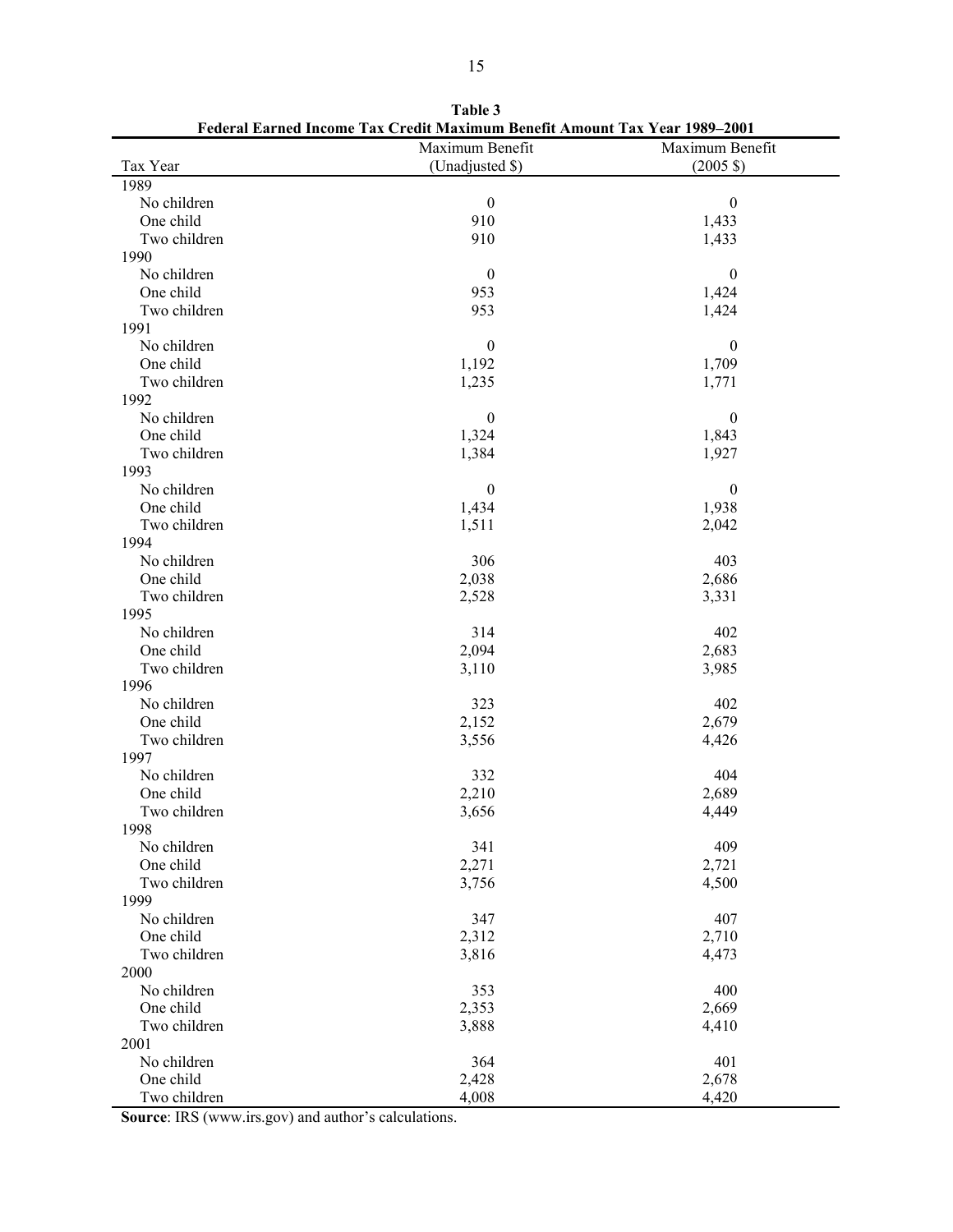### V.2. Estimation

In order to identify causal effects, BMI and the probability of being obese is estimated using twostage least squares and two-stage quantile regressions with individual level fixed effects. Individual level fixed effects are included in order to control for all time-invariant individual level determinants of BMI and obesity. The model used to estimate the effect of family income on the two measures of fatness (F) used in this analysis, BMI or the prevalence of obesity, takes the form:

$$
F_{ist} = \alpha + \beta_1 I_{it} + \beta_2 X_{it} + \beta_3 P_{st} + \varepsilon_{ist}
$$
 (1)

where  $i$  indexes individuals,  $s$  indexes states, and  $t$  indexes time. The dependent variable  $F_{ist}$  is the adjusted Body Mass Index or an indicator for the obesity status of respondent  $i$  at time  $t$ ,  $I_{it}$  is the respondent's total family earnings for the previous calendar year in thousands of dollars,  $X_{it}$  is a vector of individual level control variables,  $P_{st}$  is a vector of state level control variables and  $\varepsilon_{ist}$  is the error term.

The vector of individual level controls,  $X_{it}$ , includes age, age squared, foreign born status, race/ethnicity, marital status, number of own children, number of adults in the household, education, residence in a metropolitan statistical area (MSA), receipt of food stamps, receipt of AFDC/TANF, Armed Forces Qualifying Test (AFQT) percentile score, and work limitation status. With the inclusion of individual fixed effects, race/ethnicity, foreign born status, education, AFQT score, and residence in an MSA are dropped from the model. The vector of state level control variables,  $P_{st}$ , includes the average price of a pack of cigarettes, the fast-food price index, and the grocery food price index. Given the upward trend in BMI and obesity over the 1990s, a time trend and year dummies were alternately included in the model.

In order to disentangle the effect of hours of work and occupational strenuousness, subsequent specifications also include the number of hours worked in the previous calendar year and the Lakdawalla and Philipson (2002) measure of occupational strenuousness. Moreover, given that the coefficient on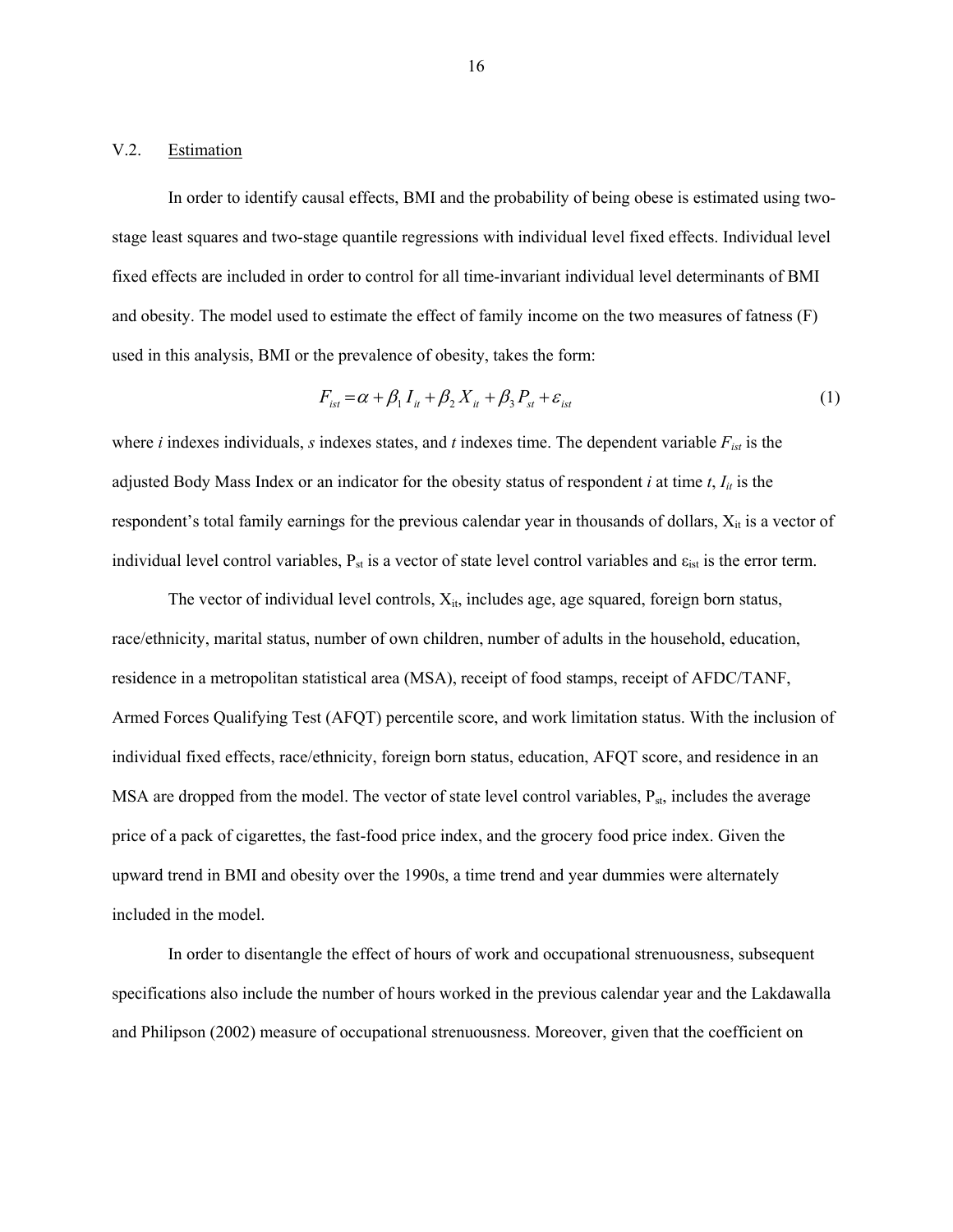hours of work may suffer from the same biases as income, one specification of the model instruments for both income and hours worked used as instruments the maximum value of the EITC and its one-year lag.

An IV estimation strategy is used to address the potential endogeneity and reverse causality in the relationship between income and BMI. The first stage of the IV regression takes the form:

$$
I_{\text{ist}} = \delta + \gamma EITC_{\text{ist}} + \phi X_{\text{it}} + \phi P_{\text{st}} + \upsilon_{\text{ist}}\,,\tag{2}
$$

where the dependent variable  $I_{ii}$  is an individual's total family income for the previous calendar year, and the instrument is *EITCist ,* the maximum value of the combined federal and state Earned Income Tax Credit for which an individual was eligible in the previous tax year based on his or her number of children. The maximum value of the EITC for the previous calendar year is used as opposed to the current year's value, as income reported in the NLSY79 is for the previous calendar year.

The second stage of the IV model is identical to model (1) except that family income *I* is now replaced by its fitted value  $\hat{I}$  from the first-stage regression yielding:

$$
F_{\text{ist}} = \alpha + \beta_1 \hat{I}_{\text{ist}} + \beta_2 X_{\text{it}} + \beta_3 P_{\text{st}} + \varepsilon_{\text{ist}}.
$$
 (3)

As pointed out by Cawley et al. (2005) and Kan and Tsai (2004), changes in income may differentially affect individuals at different points in the BMI distribution. Least squares-based methods may provide limited information on the effect of income on BMI if these methods could potentially mask large effects at either end of the BMI distribution. In order to explore the relationship between income and BMI over different portions of the BMI distribution two different methods are employed. The first is an IV Quantile regression, which takes the form of model (3) but allows the estimation of different marginal effects at various points in the BMI distribution. Here estimates are provided at the  $10^{th}$ ,  $25^{th}$ ,  $50^{th}$ ,  $75^{th}$ , and 90<sup>th</sup> percentiles of BMI.

The second method used to account for potential nonlinearity in the relationship between income and BMI is to construct indicator variables for the clinical weight classification *obese* (BMI ≥30). Estimates of the relationship between income and obesity are generated using an IV linear probability model, which again takes the form of model (3).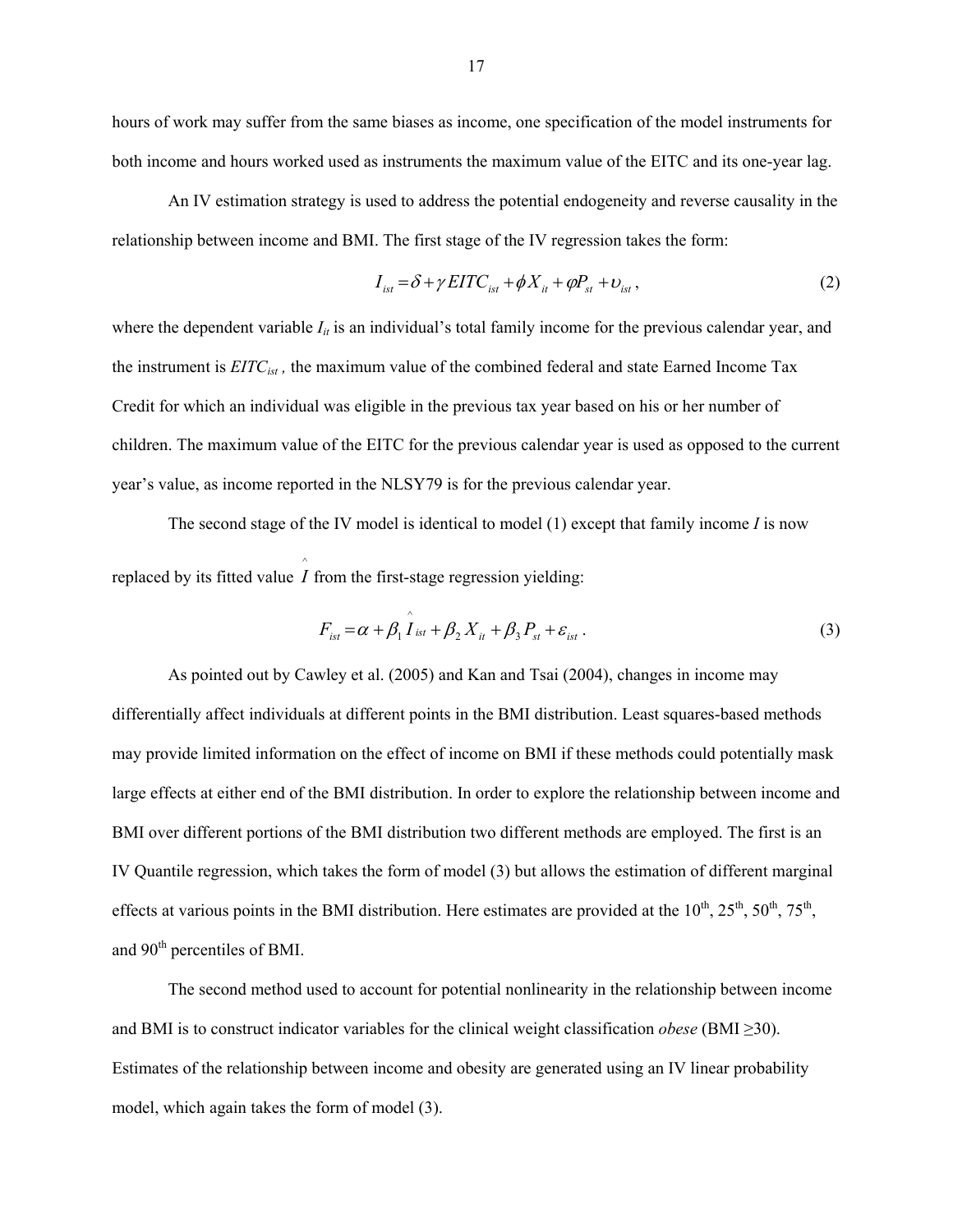## <span id="page-19-0"></span>VI. EMPIRICAL RESULTS

-

The negative correlation between income and BMI for women can be broken by controlling for only a few standard demographic characteristics. Table 4 presents OLS estimates of the effect of family income on BMI as several covariates are added to the regression. With just family income, or even income and age and age squared in the regression, the coefficient on income is negative. However, with the addition of race the coefficient on income becomes positive, and the addition of education further increases the magnitude of the coefficient.

The least squares estimates of the impact of family income on BMI from the full model are presented in Table 5 for EITC eligible men and Table 6 for EITC eligible women. The Quantile estimates are then presented in Tables 7 and 8 for men and women, respectively. Lastly, the linear probability estimates of the effect of income on obesity prevalence are presented in Table 9 for men and Table 10 for women. Across all IV models and specifications there is no case where a statistically significant relationship between income and BMI is found for men. Thus, the remainder of this paper focuses on the effect of income on the BMI and obesity prevalence of women.

Table 6 presents the least squares estimates of the effect of family income on BMI for women with EITC eligible labor earnings. In the OLS model, shown in column 1, an additional \$1,000 of family income is associated with an increase of roughly 0.02 BMI units. For the average woman in the sample, a one unit increase in BMI is equivalent to gaining 5.8 pounds of weight.<sup>[11](#page-19-0)</sup> In column 2, individual fixed effects are added to the OLS model, and yield an increase of roughly 0.01 BMI units for each additional \$1,000 in family incomes. Column 3 presents IV estimates with no fixed effects. Relative to the OLS estimate with no fixed effects, the magnitude of the coefficient on family income increases significantly, indicating that an additional \$1,000 of family income is associated with an increase of roughly 0.14 BMI

 $11$ The average woman in the sample has an adjusted height of five feet, four inches, and an adjusted weight of 174 pounds in 2002. Using the formula BMI= weight (lb) / [height (in)]<sup>2</sup> x 703 one BMI unit translates into 5.8 pounds of weight.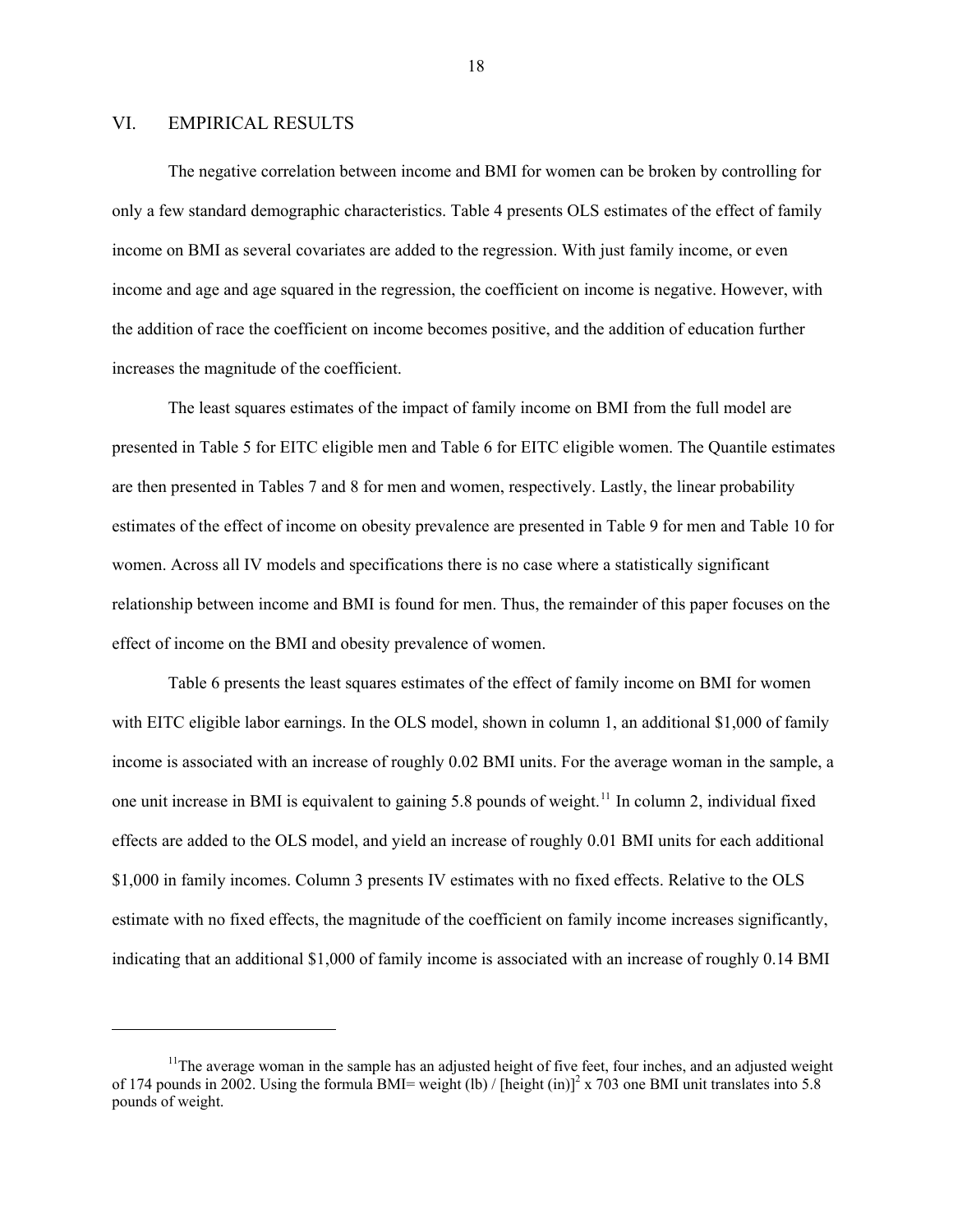| <b>DOUY MASS HIGHT REGI ESSIONS TOT WOMEN</b> |                   |                   |                   |                   |  |  |  |  |  |
|-----------------------------------------------|-------------------|-------------------|-------------------|-------------------|--|--|--|--|--|
| Independent Variable                          | (1)<br><b>OLS</b> | (2)<br><b>OLS</b> | (3)<br><b>OLS</b> | (4)<br><b>OLS</b> |  |  |  |  |  |
| Family Income (\$1,000s)                      | $-0.0036$         | $-0.0094$         | 0.0062            | 0.0127            |  |  |  |  |  |
|                                               | $(-0.35)$         | $(-0.92)$         | (0.62)            | (1.24)            |  |  |  |  |  |
| Age and Age Squared                           |                   | X                 | X                 | X                 |  |  |  |  |  |
| Race Dummies                                  |                   |                   | X                 | X                 |  |  |  |  |  |
| <b>Education Dummies</b>                      |                   |                   |                   | X                 |  |  |  |  |  |
| Sample Size                                   | 4,769             | 4,769             | 4,769             | 4,769             |  |  |  |  |  |
| R-Squared                                     | 0.00              | 0.01              | 0.06              | 0.06              |  |  |  |  |  |

**Table 4 Body Mass Index Regressions for Women** 

t statistics are in parentheses. Standard errors are clustered at the state level. \**p*< 0.10, \*\**p*< 0.05, and \*\*\**p*< 0.01.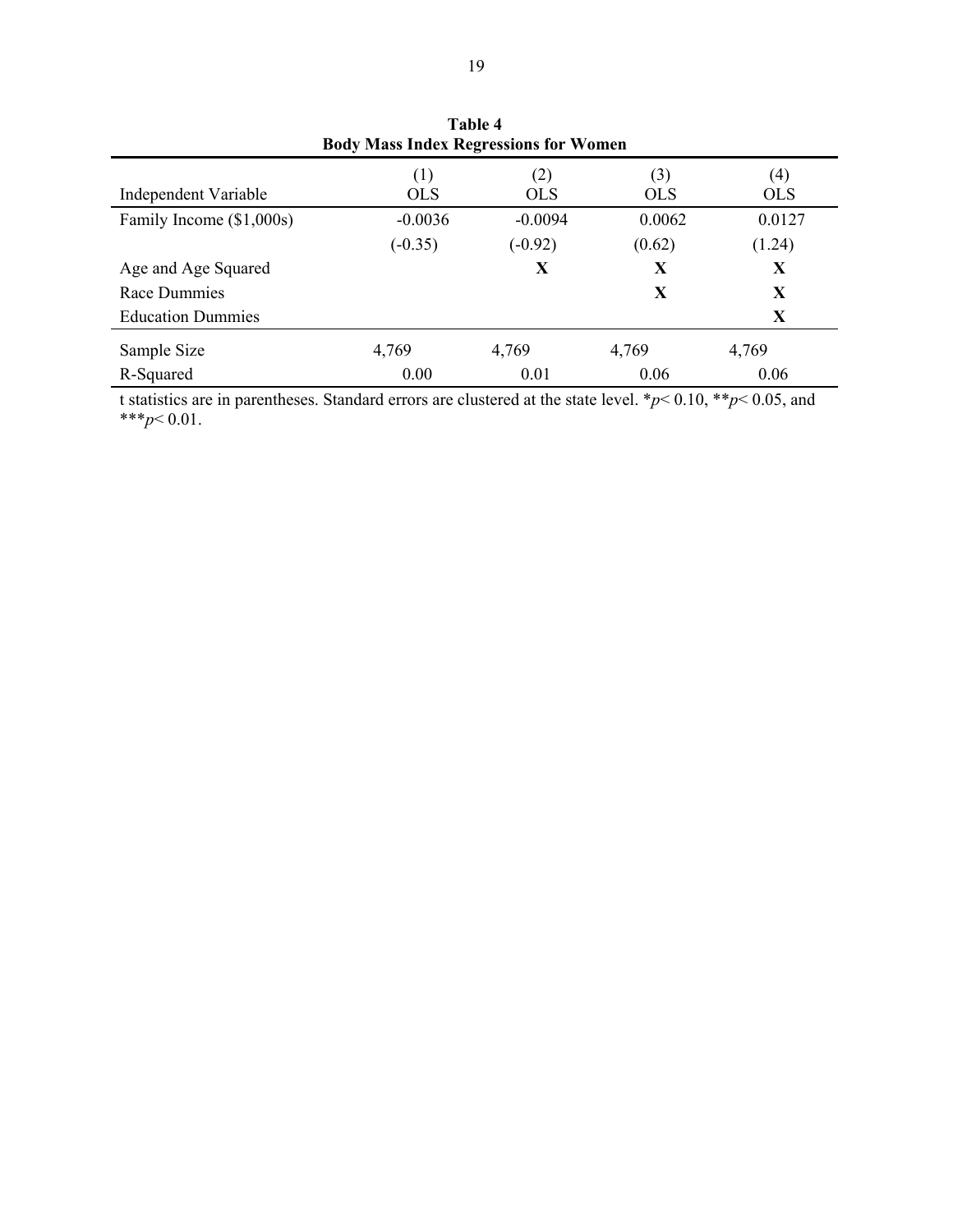**Table 5 Body Mass Index Regressions for Men with EITC Eligible Earnings** 

|                                    | (1)        | (2)        | (3)    | (4)         | (5)        | (6)        | (7)       | (8)       | (9)    | (10)      | (11)        | (12)      |
|------------------------------------|------------|------------|--------|-------------|------------|------------|-----------|-----------|--------|-----------|-------------|-----------|
| Independent Variable               | <b>OLS</b> | <b>OLS</b> | IV     | IV          | IV         | IV         | IV        | IV        | IV     | IV        | IV          | IV        |
| Family Income (\$1,000s)           | $-0.0038$  | $-0.0068$  | 0.4587 | 0.0064      | 0.0103     | 0.007      | $-0.0055$ | $-0.0041$ | 0.0001 | 0.0036    | 0.0022      | 0.0053    |
|                                    | (0.77)     | (1.33)     | (0.94) | (0.23)      | (0.35)     | (0.23)     | (0.15)    | (0.10)    | 0.00   | (0.13)    | (0.08)      | (0.18)    |
| Hours Worked in Previous Year      |            |            |        |             | $-0.0002*$ | $-0.0002*$ | 0.0005    | 0.0003    |        | $-0.0002$ |             | $-0.0002$ |
|                                    |            |            |        |             | (1.75)     | (1.83)     | (0.43)    | (0.19)    |        | (1.55)    |             | (1.57)    |
| Occupational Strenuousness         |            |            |        |             |            | 0.0001     |           | 0.0001    |        |           |             |           |
|                                    |            |            |        |             |            | (0.10)     |           | (0.32)    |        |           |             |           |
| <b>Instrument for Hours</b>        |            |            |        |             |            |            | X         | X         |        |           |             |           |
| Time Trend                         |            |            |        |             |            |            |           |           | X      | X         |             |           |
| <b>Year Dummies</b>                |            |            |        |             |            |            |           |           |        |           | $\mathbf X$ | X         |
| <b>Individual FEs</b>              |            | X          |        | $\mathbf X$ | X          | X          | X         | X         | X      | X         | $\mathbf X$ | X         |
| Sample Size                        | 2,869      | 2,869      | 2,869  | 2,869       | 2,869      | 2,869      | 2,869     | 2,869     | 2,869  | 2,869     | 2,869       | 2,869     |
| R-Squared                          | 0.12       | 0.13       | 0.13   | 0.13        | 0.13       | 0.14       | 0.07      | 0.11      | 0.14   | 0.14      | 0.14        | 0.14      |
| First-Stage F-Statistic for Income |            |            | 120.63 | 72.42       | 68.29      | 59.76      | 36.97     | 33.23     | 73.92  | 69.42     | 72.88       | 69.61     |
| First-Stage F-Statistic for Hours  |            |            |        |             |            |            | 3.58      | 3.11      |        |           |             |           |

t statistics are in parentheses. Standard errors are clustered at the state level. \**p*< 0.10, \*\**p*< 0.05, and \*\*\**p*< 0.01. The models also include individual characteristics variables and state characteristics variables.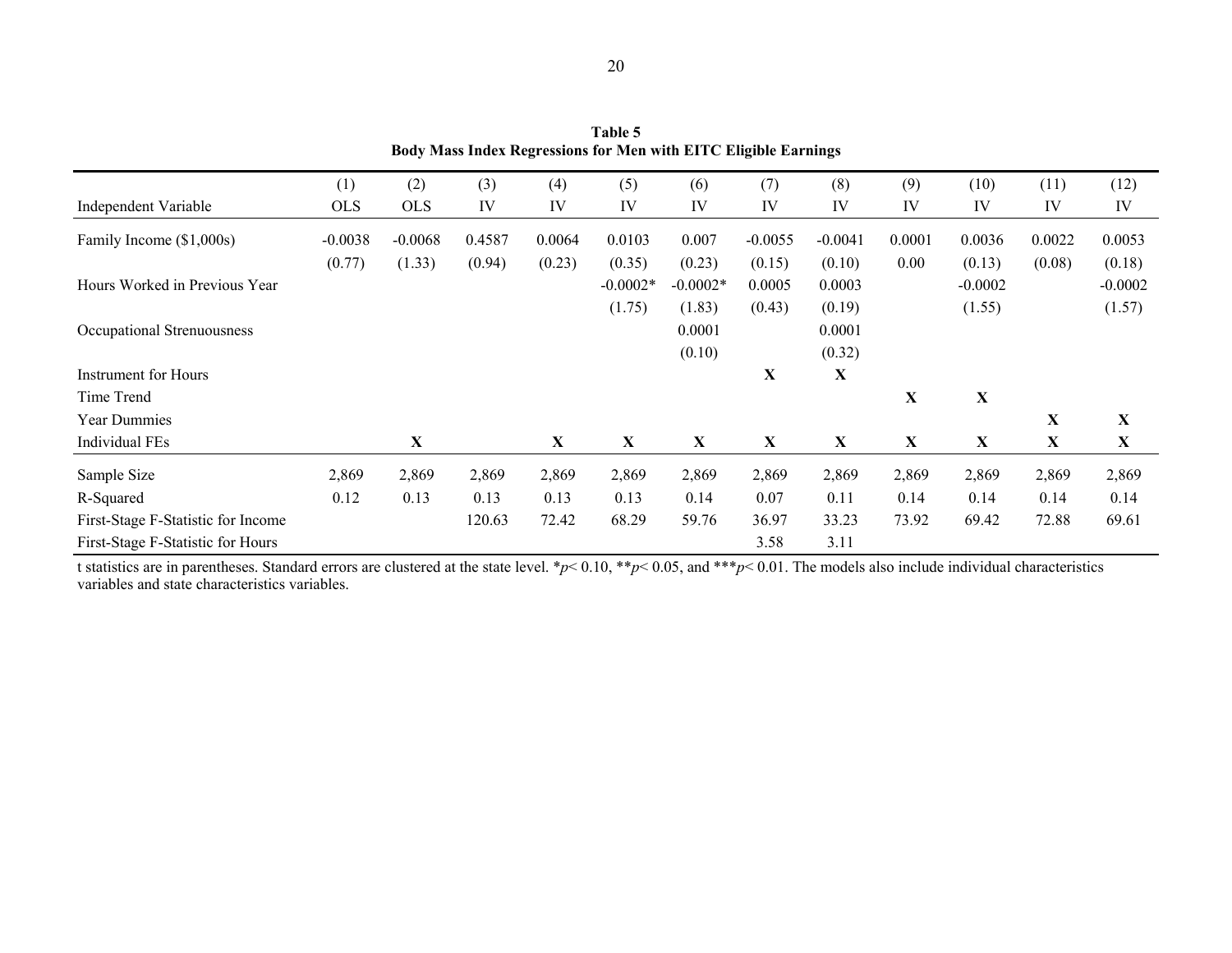| Body Mass Index Regressions for Women with EITC Eligible Earnings |            |            |           |             |            |           |             |             |             |             |              |             |
|-------------------------------------------------------------------|------------|------------|-----------|-------------|------------|-----------|-------------|-------------|-------------|-------------|--------------|-------------|
|                                                                   | (1)        | (2)        | (3)       | (4)         | (5)        | (6)       | (7)         | (8)         | (9)         | (10)        | (11)         | (12)        |
| Independent Variable                                              | <b>OLS</b> | <b>OLS</b> | IV        | IV          | IV         | IV        | IV          | IV          | IV          | IV          | IV           | IV          |
| Family Income (\$1,000s)                                          | 0.0197     | $0.0122**$ | $0.1440*$ | $0.1657**$  | $0.1819**$ | $0.1882*$ | 0.3076      | 0.2385      | $0.1523**$  | $0.1669*$   | $0.2030***$  | $0.2206***$ |
|                                                                   | (1.83)     | (2.36)     | (1.92)    | (2.18)      | (2.12)     | (1.81)    | (0.87)      | (1.08)      | (2.01)      | (1.95)      | (3.02)       | (2.94)      |
| Hours Worked in                                                   |            |            |           |             | $-0.0004*$ | $-0.0004$ | $-0.0036$   | $-0.0022$   |             | $-0.0004$   |              | $-0.0005**$ |
| Previous Year                                                     |            |            |           |             | (1.78)     | (1.53)    | (0.38)      | (0.26)      |             | (1.63)      |              | (2.48)      |
| Occupational                                                      |            |            |           |             |            | 0.0002    |             | 0.0001      |             |             |              |             |
| <b>Strenuousness</b>                                              |            |            |           |             |            | (0.73)    |             | (0.48)      |             |             |              |             |
| <b>Instrument for Hours</b>                                       |            |            |           |             |            |           | $\mathbf X$ | $\mathbf X$ |             |             |              |             |
| Time Trend                                                        |            |            |           |             |            |           |             |             | X           | $\mathbf X$ |              |             |
| Year Dummies                                                      |            |            |           |             |            |           |             |             |             |             | $\mathbf X$  | X           |
| Individual FEs                                                    |            | X          |           | $\mathbf X$ | X          | X         | X           | X           | $\mathbf X$ | X           | $\mathbf{X}$ | $\mathbf X$ |
| Sample Size                                                       | 4,769      | 4,769      | 4,769     | 4,769       | 4,769      | 4,769     | 4,769       | 4,769       | 4,769       | 4,769       | 4,769        | 4,769       |
| R-Squared                                                         | 0.14       | 0.12       | 0.12      | 0.11        | 0.12       | 0.12      | 0.11        | 0.11        | 0.14        | 0.14        | 0.14         | 0.14        |
| First-Stage F-Statistic for<br>Income                             |            |            | 112.39    | 20.49       | 17.41      | 12.30     | 11.10       | 8.10        | 19.83       | 16.90       | 29.06        | 25.42       |
| First-Stage F-Statistic for<br>Hours                              |            |            |           |             |            |           | 2.09        | 0.76        |             |             |              |             |

**Table 6** 

t statistics are in parentheses. Standard errors are clustered at the state level. \**p*< 0.10, \*\**p*< 0.05, and \*\*\**p*< 0.01. The models also include individual characteristics variables and state characteristics variables.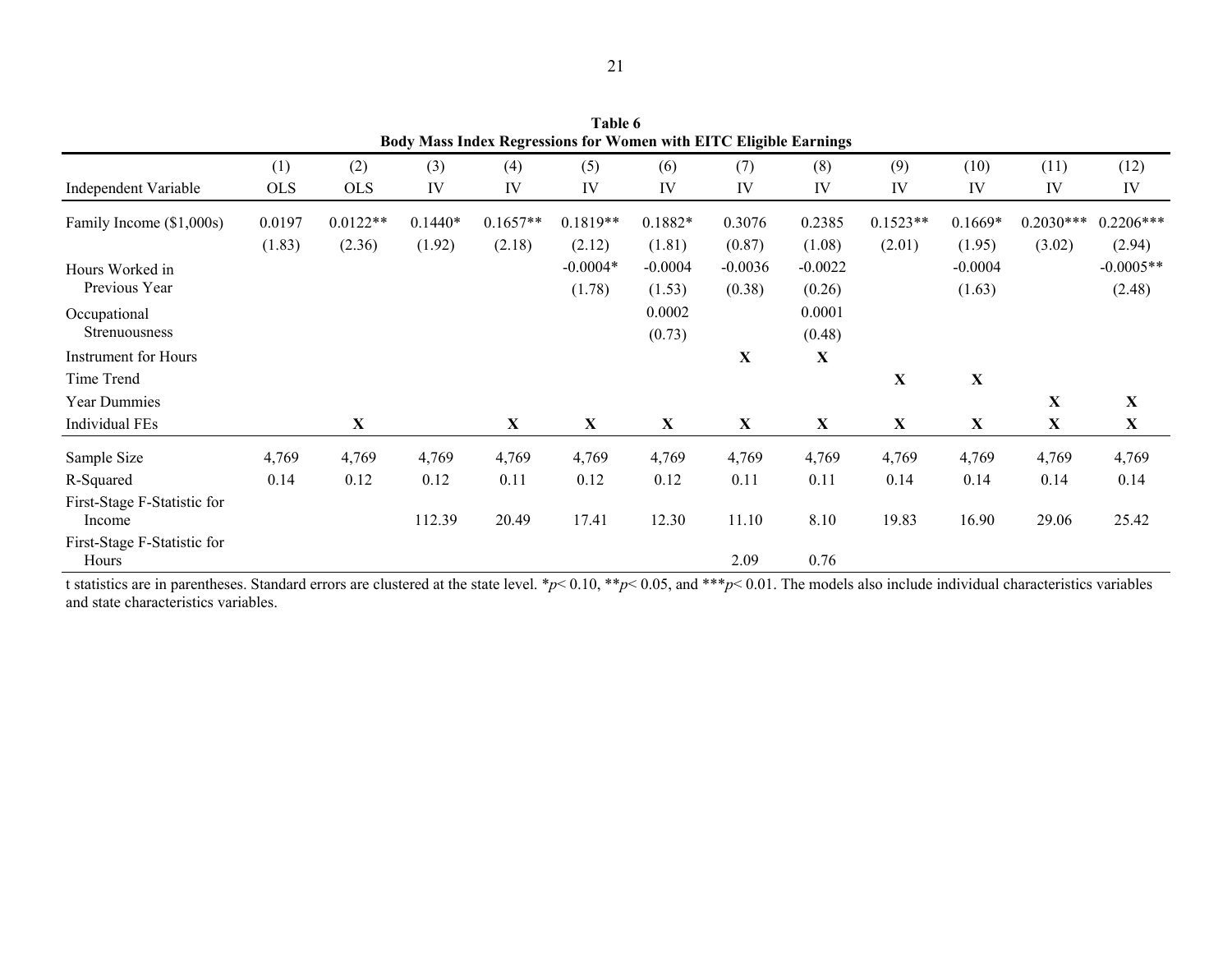|                                               | (1)             | (2)             | (3)             | (4)             | (5)             |
|-----------------------------------------------|-----------------|-----------------|-----------------|-----------------|-----------------|
| Independent Variable                          | 10th Percentile | 25th Percentile | 50th Percentile | 75th Percentile | 90th Percentile |
| Family Income (\$1,000s)                      | 0.0001          | $-0.0086$       | $-0.0117$       | $-0.0099$       | 0.0151          |
|                                               | (0.01)          | (0.33)          | (0.66)          | (0.29)          | (0.37)          |
| Includes Hours Worked as Independent Variable | N <sub>0</sub>  | N <sub>0</sub>  | N <sub>0</sub>  | N <sub>0</sub>  | No              |
| Family Income (\$1,000s)                      | 0.0011          | $-0.0032$       | $-0.0122$       | $-0.0023$       | 0.0189          |
|                                               | (0.03)          | (0.11)          | (0.61)          | (0.06)          | (0.42)          |
| Includes Hours Worked as Independent Variable | Yes             | Yes             | Yes             | Yes             | Yes             |
| Sample Size                                   | 2,869           | 2,869           | 2,869           | 2,869           | 2,869           |

**Table 7 Body Mass Index Quantile Regressions for Men with EITC Eligible Earnings** 

t statistics are in parentheses. Standard errors are clustered at the state level. \**p*< 0.10, \*\**p*< 0.05, and \*\*\**p*< 0.01. The models also include individual characteristics variables, state characteristics variables, and individual fixed effects.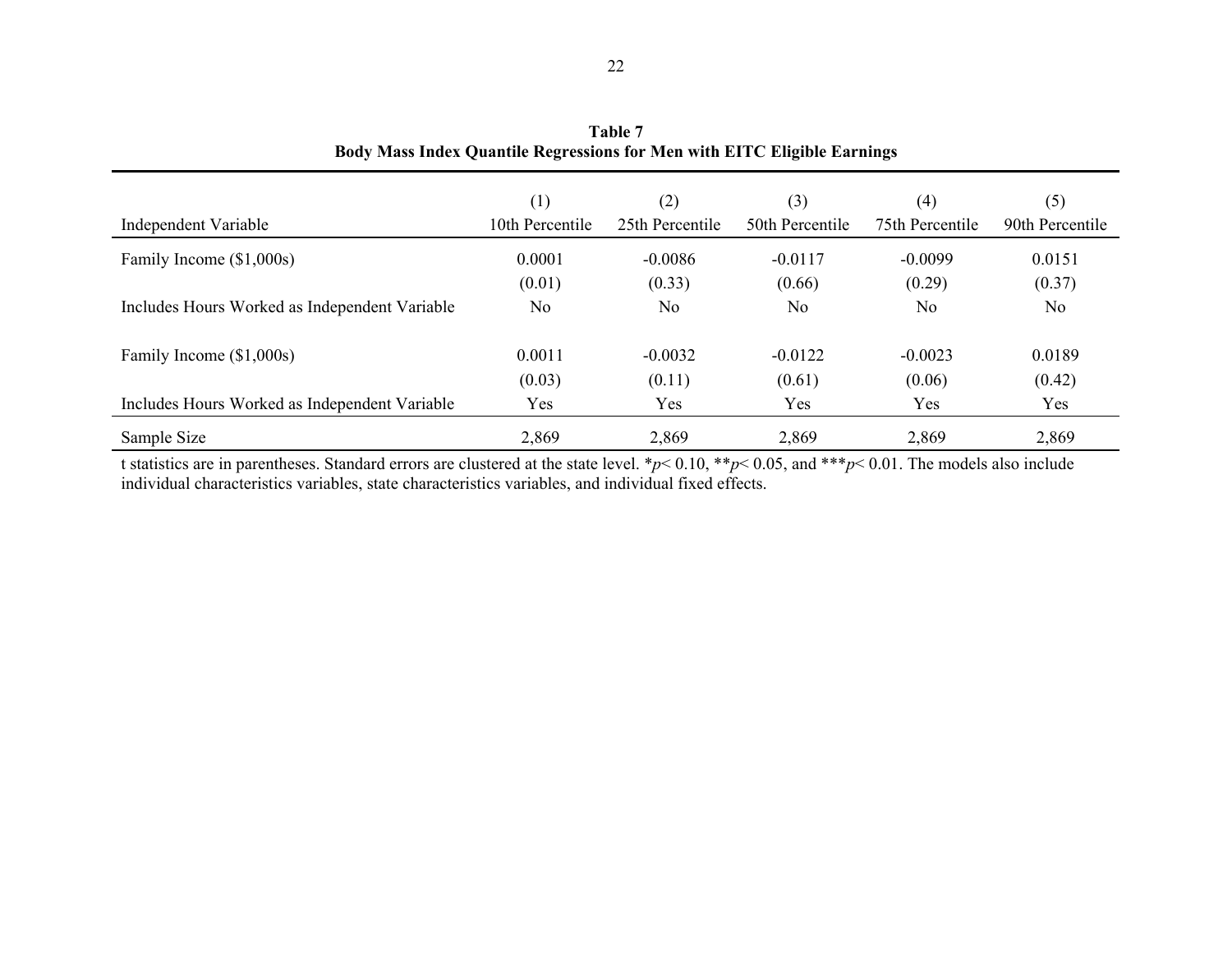| Independent Variable                          | (1)<br>10th Percentile | (2)<br>25th Percentile | (3)<br>50th Percentile | (4)<br>75th Percentile | (5)<br>90th Percentile |
|-----------------------------------------------|------------------------|------------------------|------------------------|------------------------|------------------------|
| Family Income (\$1,000s)                      | 0.1117                 | $0.1710**$             | $0.1881***$            | $0.2370***$            | $0.2361**$             |
|                                               | (1.06)                 | (2.43)                 | (3.26)                 | (3.18)                 | (1.98)                 |
| Includes Hours Worked as Independent Variable | N <sub>0</sub>         | N <sub>0</sub>         | No                     | N <sub>0</sub>         | No.                    |
| Family Income (\$1,000s)                      | 0.1201                 | $0.1906**$             | $0.2014***$            | $0.2428***$            | $0.2504**$             |
|                                               | (1.04)                 | (2.53)                 | (3.13)                 | (2.98)                 | (1.98)                 |
| Includes Hours Worked as Independent Variable | Yes                    | Yes                    | Yes                    | Yes                    | Yes                    |
| Sample Size                                   | 4,769                  | 4,769                  | 4,769                  | 4,769                  | 4,769                  |

**Table 8 Body Mass Index Quantile Regressions for Women with EITC Eligible Earnings** 

t statistics are in parentheses. Standard errors are clustered at the state level. \**p*< 0.10, \*\**p*< 0.05, and \*\*\**p*< 0.01. The models also include individual characteristics variables, state characteristics variables, and individual fixed effects.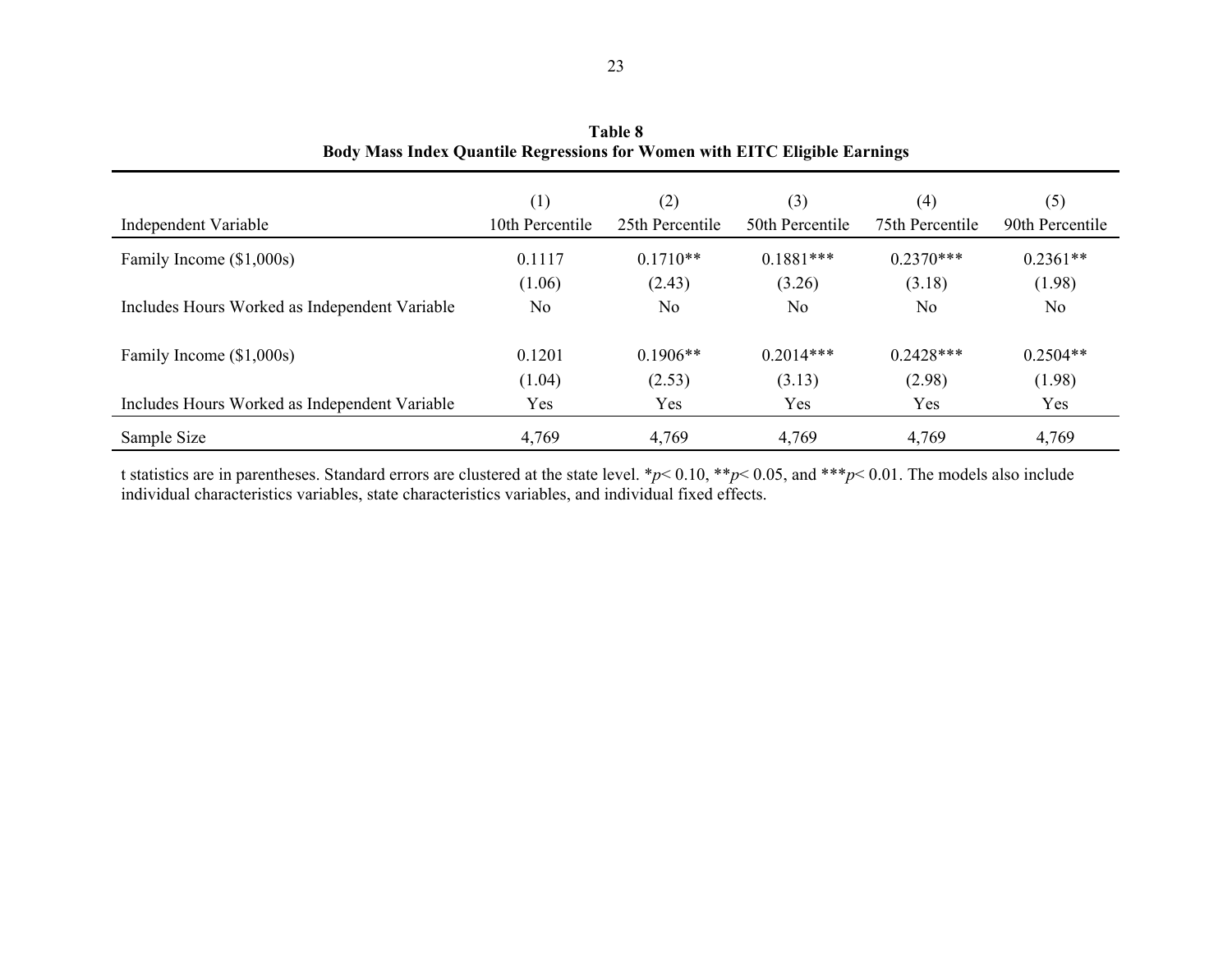|                                    | (1)        | (2)         | (3)    | (4)        | (5)        |
|------------------------------------|------------|-------------|--------|------------|------------|
| Independent Variable               | <b>OLS</b> | <b>OLS</b>  | IV     | IV         | IV         |
| Family Income (\$1,000s)           | $-0.001$   | $-0.0014**$ | 0.0058 | 0.0065     | 0.0058     |
|                                    | (1.57)     | (1.99)      | (1.46) | (1.51)     | (1.28)     |
| Hours Worked in Previous Year      |            |             |        | $-0.0001*$ | $-0.0001*$ |
|                                    |            |             |        | (1.91)     | (1.86)     |
| Occupational Strenuousness         |            |             |        |            | 0.0001     |
|                                    |            |             |        |            | (0.26)     |
| <b>Individual FEs</b>              |            | X           | X      | X          | X          |
| Sample Size                        | 2,869      | 2,869       | 2,869  | 2,869      | 2,869      |
| R-Squared                          | 0.03       | 0.04        | 0.04   | 0.04       | 0.04       |
| First-Stage F-Statistic for Income |            |             | 72.42  | 68.29      | 59.76      |

**Table 9 Obese Regressions for Men with EITC Eligible Earnings** 

Z statistics are in parentheses. Standard errors are clustered at the state level. \**p*< 0.10, \*\**p*< 0.05, and \*\*\**p*< 0.01. The models also include individual characteristics variables and state characteristics variables.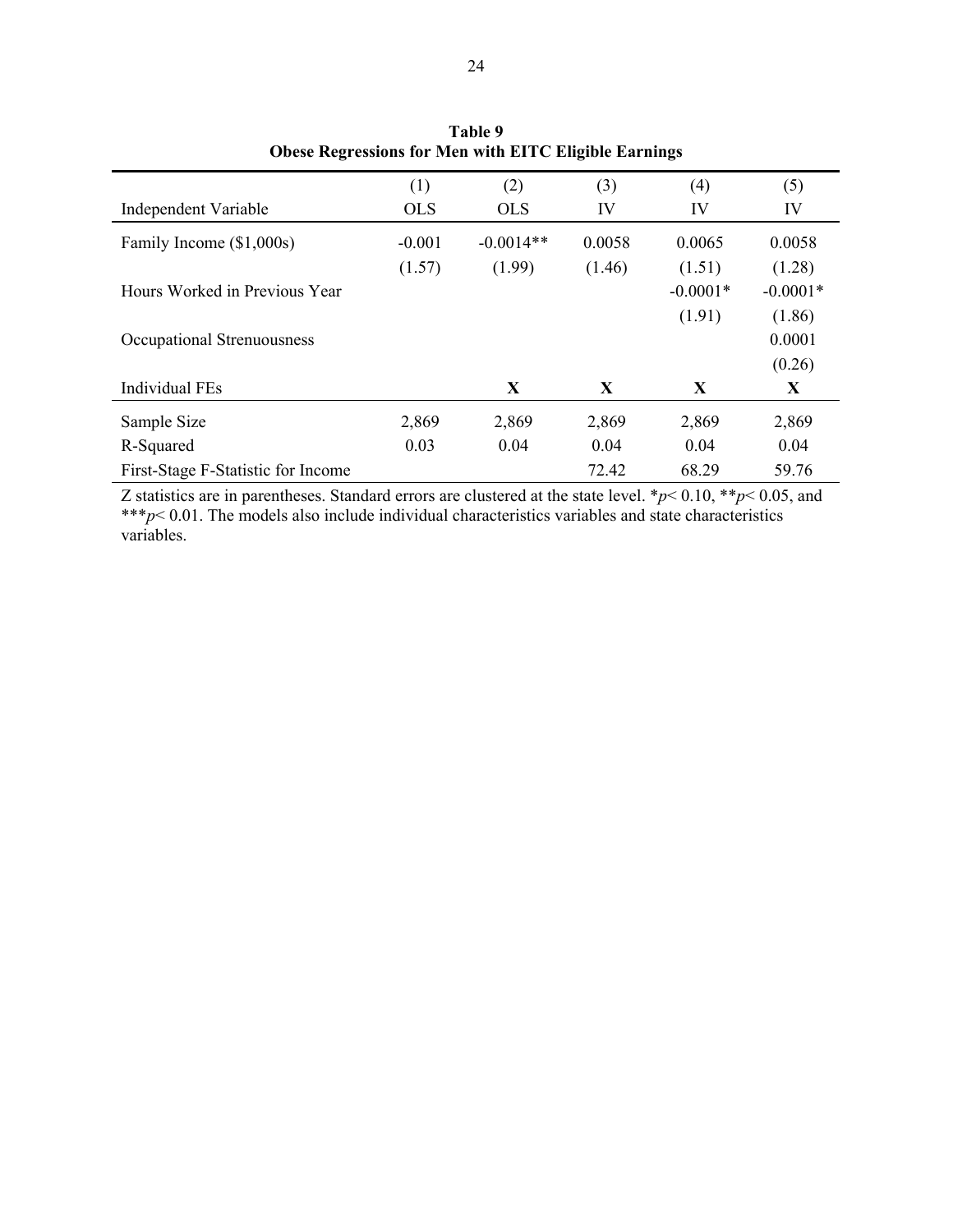|                                    |            |            | ODESE IN PLETESSIONS TOT WOMEN WITH ELLE ENGINE EATHINGS |               |             |
|------------------------------------|------------|------------|----------------------------------------------------------|---------------|-------------|
|                                    | (1)        | (2)        | (3)                                                      | (4)           | (5)         |
| Independent Variable               | <b>OLS</b> | <b>OLS</b> | IV                                                       | IV            | IV          |
| Family Income (\$1,000s)           | 0.0002     | 0.0005     | $0.0294***$                                              | $0.0330***$   | $0.0364**$  |
|                                    | (0.39)     | (0.84)     | (3.04)                                                   | (2.92)        | (2.56)      |
| Hours Worked in Previous Year      |            |            |                                                          | $-0.0001$ *** | $-0.0001**$ |
|                                    |            |            |                                                          | (2.84)        | (2.45)      |
| Occupational Strenuousness         |            |            |                                                          |               | 0.0001      |
|                                    |            |            |                                                          |               | (1.51)      |
| <b>Individual FEs</b>              |            | X          | X                                                        | X             | X           |
| Sample Size                        | 4,769      | 4,769      | 4,769                                                    | 4,769         | 4,769       |
| R-Squared                          | 0.04       | 0.05       | 0.05                                                     | 0.05          | 0.05        |
| First-Stage F-Statistic for Income |            |            | 20.49                                                    | 17.41         | 12.30       |

**Table 10 Obese Regressions for Women with EITC Eligible Earnings** 

Z statistics are in parentheses. Standard errors are clustered at the state level. \**p*< 0.10, \*\**p*< 0.05, and \*\*\**p*< 0.01. The models also include individual characteristics variables and state characteristics variables.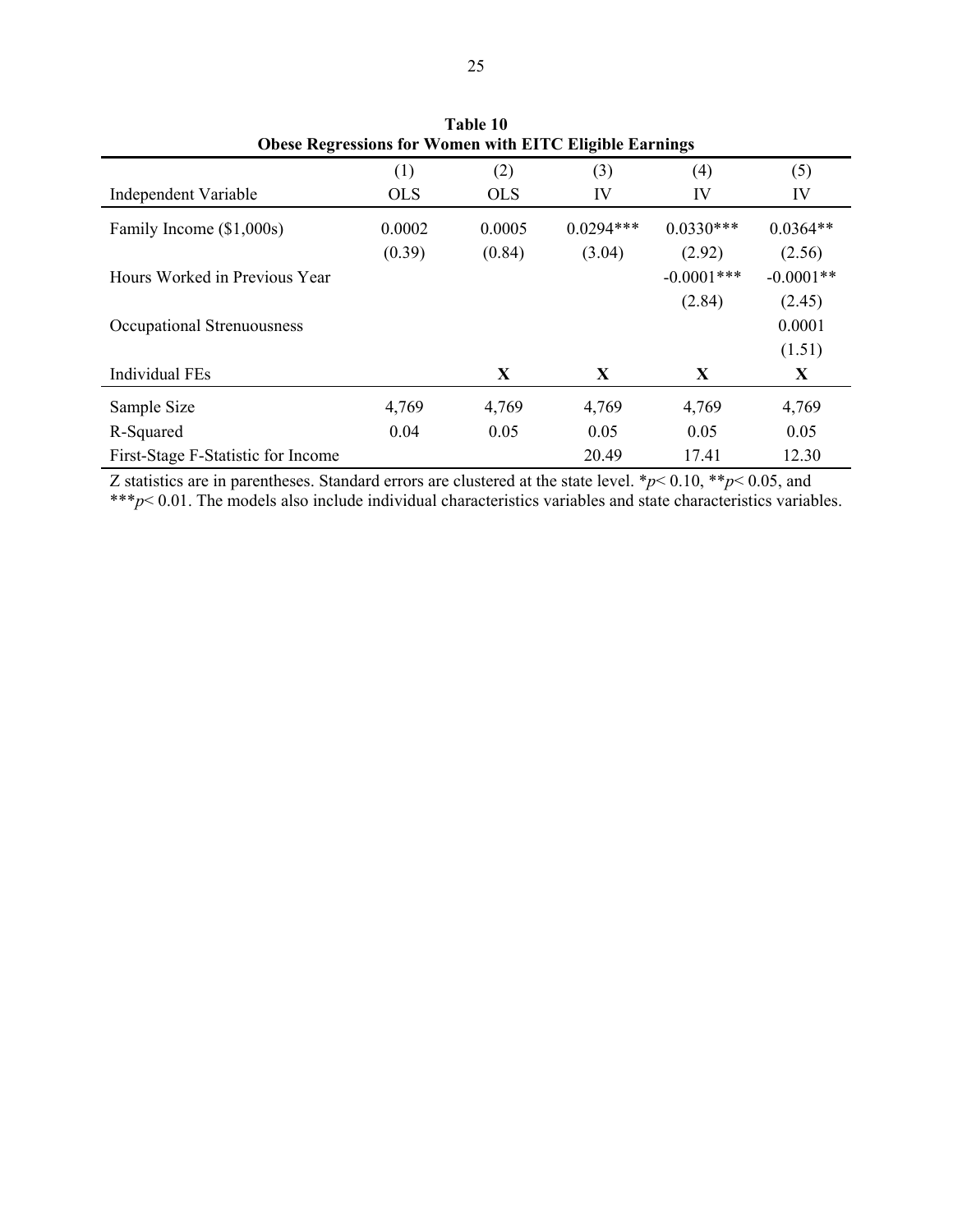units. With the addition of individual fixed effects in column 4, an additional \$1,000 of family income is associated with an increase of roughly 0.17 BMI units.

To the extent that hours of work have different caloric expenditures than hours of leisure, the change in hours worked resulting from changes in the generosity of the EITC could affect BMI and obesity prevalence in addition to altering family income. Alternatively, if changes in hours of work alter consumption of food away from home, or increase consumption of processed calorie-dense food at home, changes in the generosity of the EITC could again affect BMI and obesity prevalence through changes in labor supply. As such, several methods are employed to isolate the pure effect of income. First, column 5 of Table 6 simply includes the number of hours worked in the previous calendar year as a control. The inclusion of hours worked increases the estimated effect of an additional \$1,000 in family income by 0.0162 BMI units to roughly 0.18 BMI units relative to the estimate in column 4, which excludes hours worked. This difference is not statistically significant. The coefficient on hours worked is negative, suggesting that additional hours of work decrease BMI. Column 6 then adds the Lakdawalla and Philipson (2002) measure of occupational strenuousness to the model, as a proxy for the caloric intensity of an individual's occupation. Here again, the change in the coefficient on income is small and insignificant.

As a further robustness check, columns 7 and 8 re-estimate the models presented in columns 5 and 6 instrumenting for both hours worked and family income. In these specifications, a one-year lag of the maximum EITC benefit is included as an additional exogenous variable, in order to identify the two endogenous regressors. Though the instruments are rather weak in this context, the models yield coefficients of similar magnitude to the previous estimates. These estimates suggest that, for this population, additional hours of work decrease BMI. Therefore the exclusion of hours worked from the model actually reduces the magnitude of the income coefficient.

Columns 9 through 12 present estimates with a time trend and then year dummies included in the model. Across specifications, an additional \$1,000 in family income is estimated to increase BMI by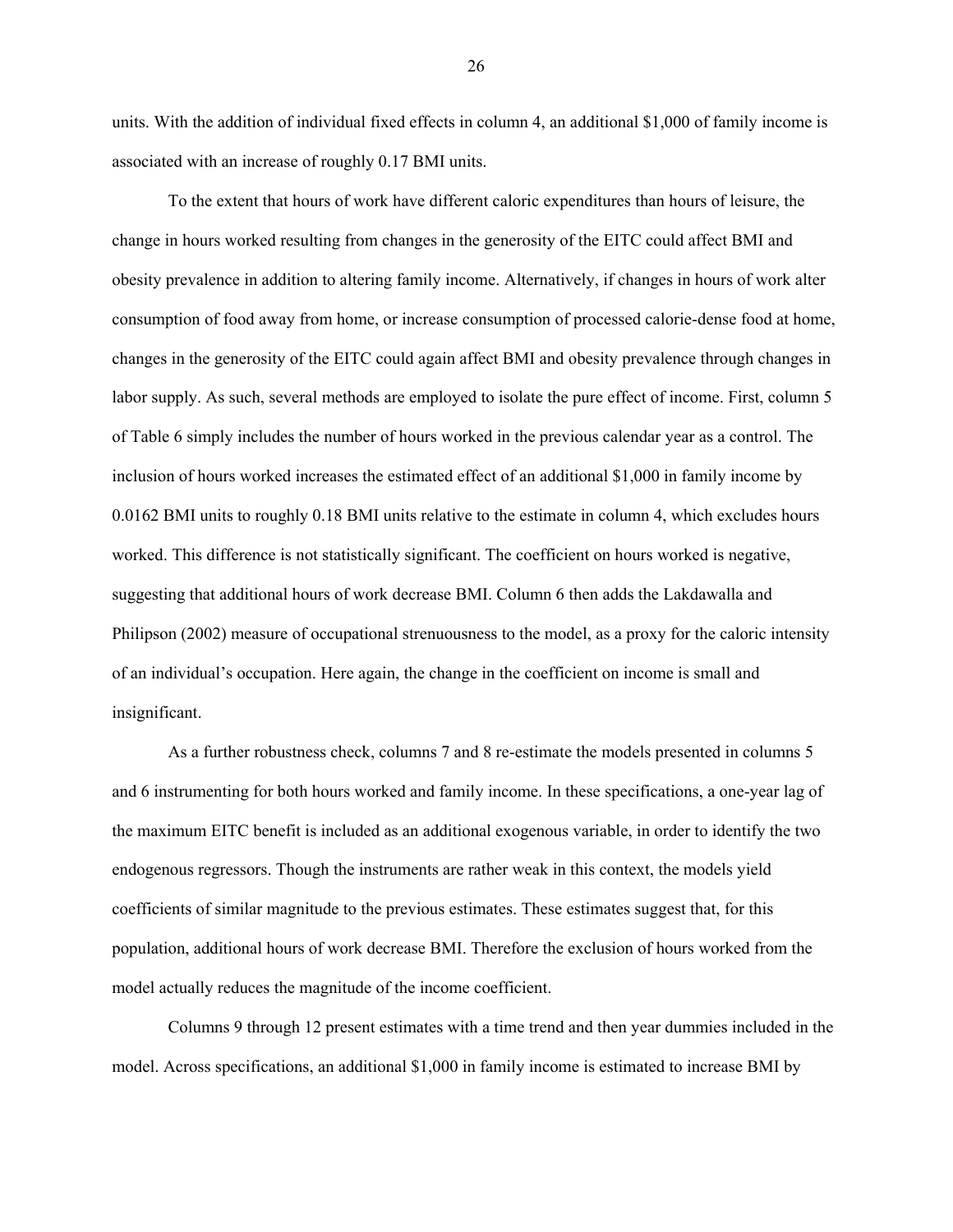between 0.15 and 0.22 BMI units. These estimates are not statistically different from those excluding the time trend or year dummies.

For women, the IV coefficient estimates on family income are statistically significant in all specifications except those that also instrument for hours worked. The use of IVs yields a significant increase in the coefficient estimate on family income across specifications, as the results of Hausmann tests (not reported here) reject equality between OLS and IV estimates.

Based on the median estimates from column 5, which include hours worked but exclude occupational strenuousness, the coefficient on family income indicates that an additional \$1,000 of family income is associated with an increase in average weight of approximately 1.06 pounds. The IV coefficient estimates presented in Table 6 imply that an additional \$1,000 of family income is associated with an increase in average weight of between 0.84 and 1.80 BMI units.

To allow for the possibility that the effect of income on BMI varies across the BMI distribution, IV Quantile models were estimated at the  $10^{th}$ ,  $25^{th}$ ,  $50^{th}$ ,  $75^{th}$ , and  $90^{th}$  percentiles of the sample's BMI. For women, these percentiles correspond to BMIs of 20.37, 22.95, 26.78, 32.22, and 37.39. For men, these percentiles correspond to BMIs of 22.71, 24.84, 27.74, 31.53, and 35.53.

Table 8 presents the IV Quantile estimates for women, which demonstrate a clear upward trend in the association between family income and BMI across the BMI distribution. The first specification presents results without the inclusion of hours worked, while the second specification adds hours worked to the model. At the  $10<sup>th</sup>$  percentile of women's BMI an additional \$1,000 of family income is associated with an increase of roughly  $0.11$  BMI units, while at the  $90<sup>th</sup>$  percentile of women's BMI an additional \$1,000 of family income is associated with an increase of roughly 0.24 BMI units. As in previous estimates, the inclusion of hours worked increases the effect of income on BMI, though the change is not statistically significant. With hours worked included, the estimate at the  $10<sup>th</sup>$  percentile of women's BMI indicates that an additional \$1,000 of family income is now associated with an increase of roughly 0.12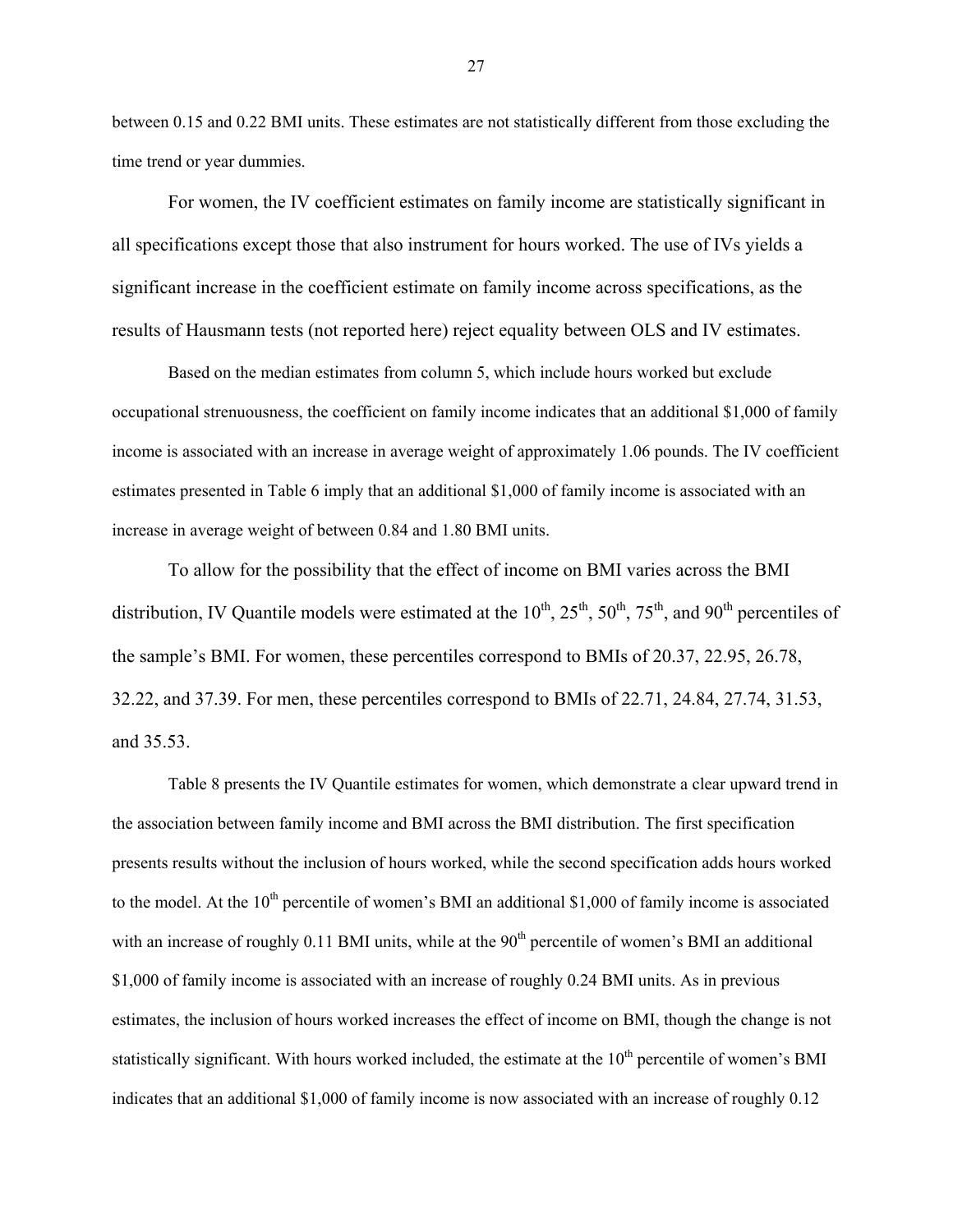BMI units, while at the 90<sup>th</sup> percentile of women's BMI an additional \$1,000 of family income is now associated with an increase of roughly 0.25 BMI units. The coefficient estimates are significant in every percentile but the  $10^{th}$  at a minimum of the 5 percent level.

Given the numerous negative health outcomes associated with being obese, knowledge of the extent to which additional income impacts obesity may be of particular value. In order to investigate this relationship linear probability models of the effect of family income on an indicator for obese (BMI≥ 30) are estimated. Table 10 presents the linear probability estimates for women. Similar to the estimates of the effect of family income on BMI, the IV results show significant increases in the magnitude of the effect of family income on the probability of a woman being obese, relative to the standard OLS estimates.

Columns 3 through 5 of Table 10 present the IV linear probability estimates of the effect of family income on obesity. In column 3, an additional \$1,000 in family income increases the probability of being obese by 2.94 percentage points. Adding hours worked in column 4 increases the effect of an additional \$1,000 in family income to 3.30 percentage points. Including both hours worked and occupational strenuousness in column 5 further increases the effect of an additional \$1,000 in family income to 3.64 percentage points. All the coefficients on family income are significant at a minimum of the 5 percent level.

## VII. CONCLUSIONS

The results presented in this paper indicate that correlational estimates of the impact of income on BMI or obesity prevalence are strongly biased downward. For both men and women, and across all models and specifications, the OLS estimates suggested a much smaller effect of family income on BMI or obesity prevalence than the estimates produced using IVs. This paper provides robust evidence of a positive causal link between income and BMI or obesity prevalence for women. Consistent with previous literature, no statistically significant relationship between income and weight is found for men. For women an additional \$1,000 of family income is associated with an increase in BMI of between 0.14 and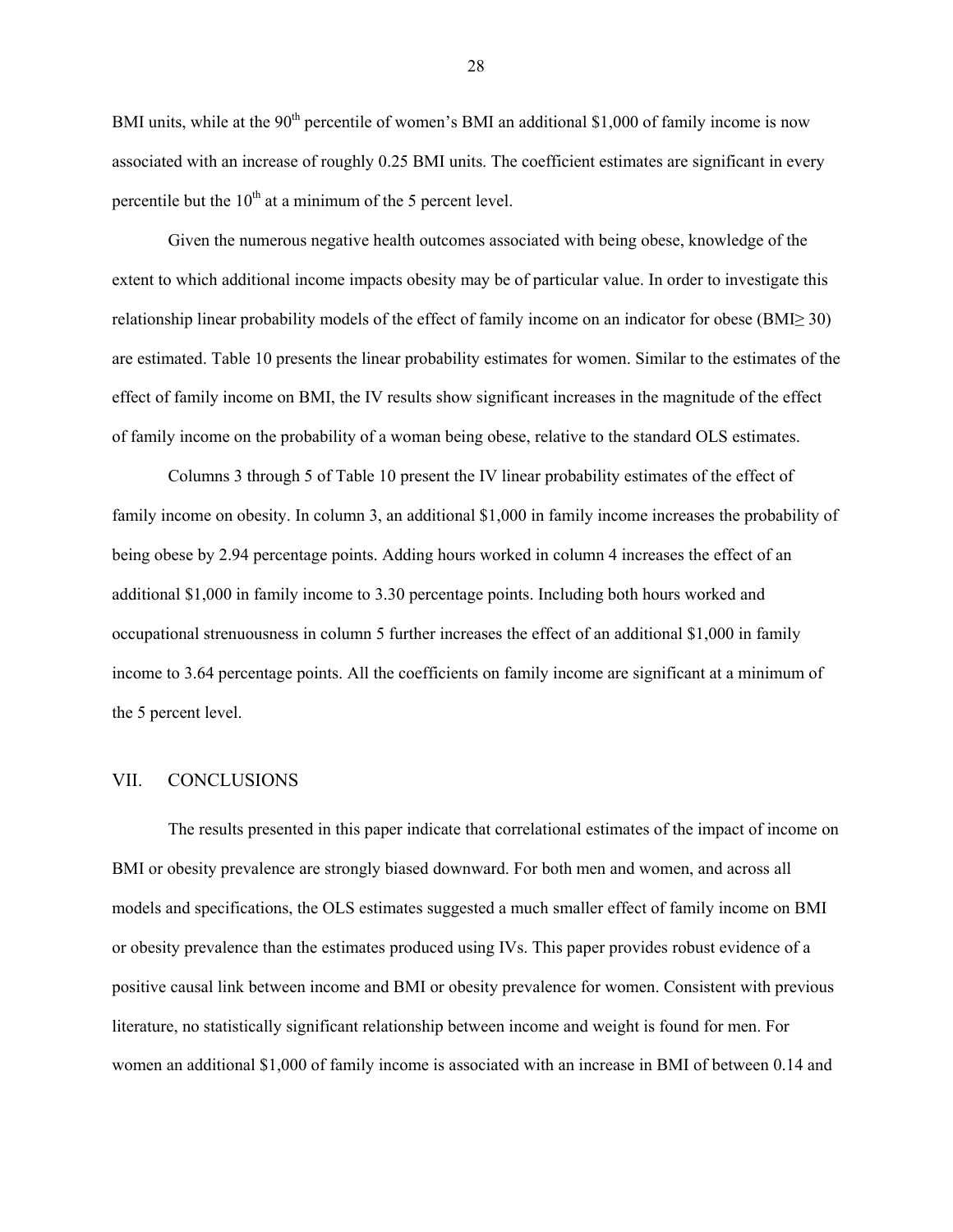0.31 units, or an average increase of 0.84 to 1.80 pounds of weight, with a median increase of 1.06 pounds.

As the average real family income in the sample increased from \$18,638 in 1990 to \$20,533 in 2002 for women, the IV coefficient estimates imply that rising family incomes resulted in an average increase in BMI of between 0.27 and 0.59 units (1.57 and 3.44 pounds, respectively). As shown in Table 2, average adjusted BMI increased by 2.81 units for women from 1990 to 2002. Therefore the results indicate that increased income is responsible for 10 percent to 21 percent of the BMI increase for the women in the sample.

This paper's estimation of the effect of family income on BMI at different points in the BMI distribution using an IV Quantile model yields results that suggest, for women, the effect of income on weight is greatest for those who are already either overweight or obese. This greater effect of additional income on the BMI of women who were initially overweight leads intuitively to the results from the linear probability model, which suggest that significantly increasing family income increased the prevalence of obesity. Additional income increased the BMI of certain initially overweight women sufficient for them to now be classified as obese. As mentioned above, the income of sample women increased by \$1,895 between 1990 and 2001, which indicates that increases in family income contributed to an increase in obesity of between 5.44 percentage points and 6.90 percentage points. Given that the prevalence of obesity increased by 23.86 percentage points for the sample of EITC eligible women over the sample period, from 23 percent to 29 percent of the total increase in obesity prevalence between 1990 and 2002 can be attributed to increased family income.

The increased prevalence of obesity is particularly troubling from a public health perspective, as Calle et al. (1999) shows that for women ages 30 to 64 going from a healthy weight (BMI between 20.5 and 24.9) to overweight (BMI between 25 and 29.9) increases mortality by approximately 33 percent, and that going from overweight to marginally obese (BMI between 30.0 and 31.9) increases mortality by 14 percent.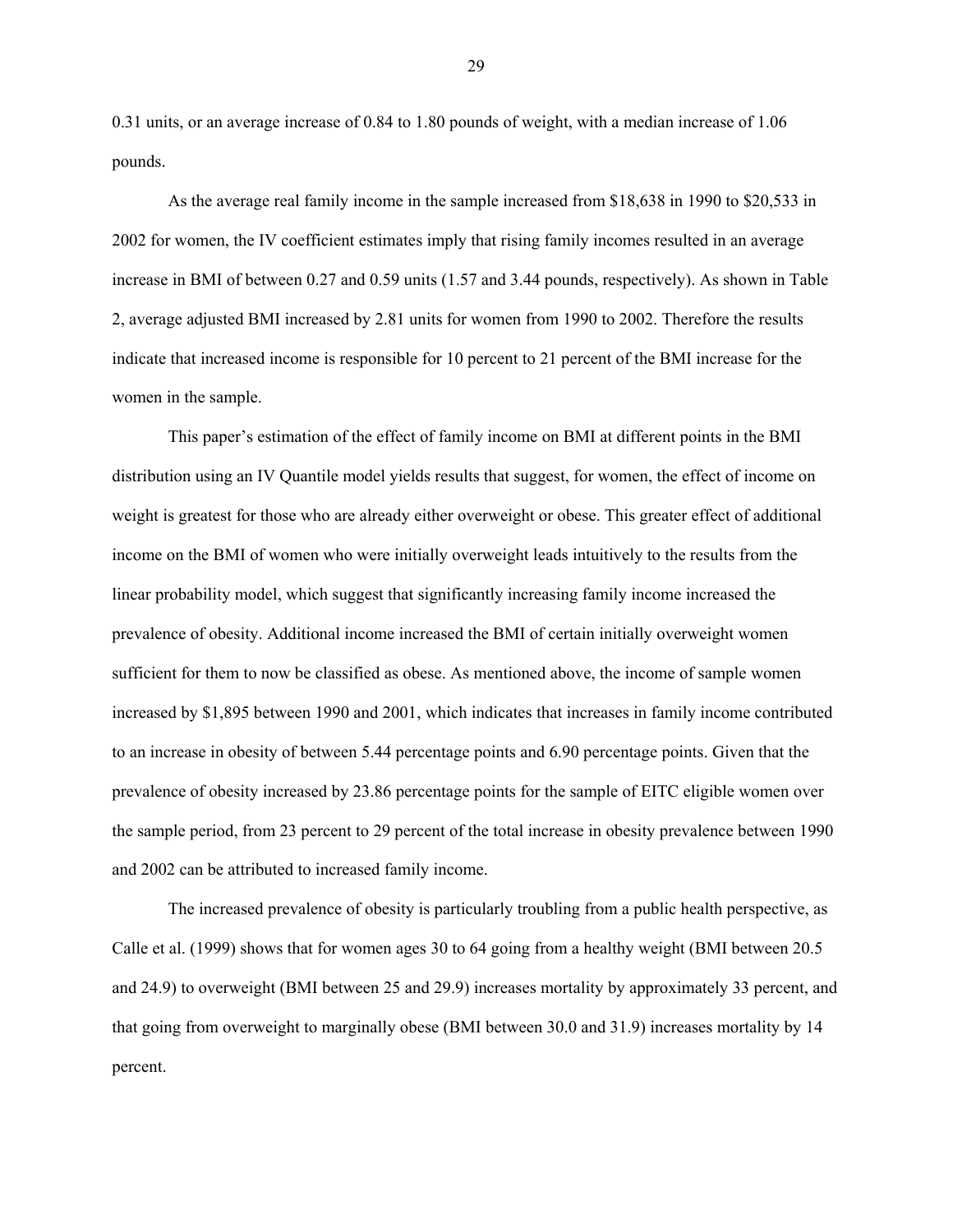The finding that the additional family income generated by the increased labor supply of women in response to the expansion of the EITC program increased the BMI and the prevalence of obesity among eligible women is somewhat disconcerting. However, this finding in no significant way detracts from the success of the EITC program in increasing labor force participation and the incomes of lowincome women. Instead, the possibility that additional income or expanded food budgets may in fact increase the prevalence of obesity should be considered when designing programs specifically to combat obesity.

Unfortunately, the choice of IV limits the broad generalizability of the results presented here; generating a local average treatment effect of family income on EITC eligible persons. However, given that the instrument used, eligibility for the Earned Income Tax Credit, applies to 22 million low-income families, or 16.6 percent of all individual income tax returns, the results are applicable to a large portion of the American population, and given their low-income status, certainly to those with the greatest prevalence of obesity. Moreover, despite the limitation of the instrument used, the diversity of the EITC eligible population would imply that the results presented here are likely consistent for the broader lowincome population. However, caution should be used in extrapolating beyond the low-income population, given the possibility that income elasticities could vary over different ranges of income, or different types of income.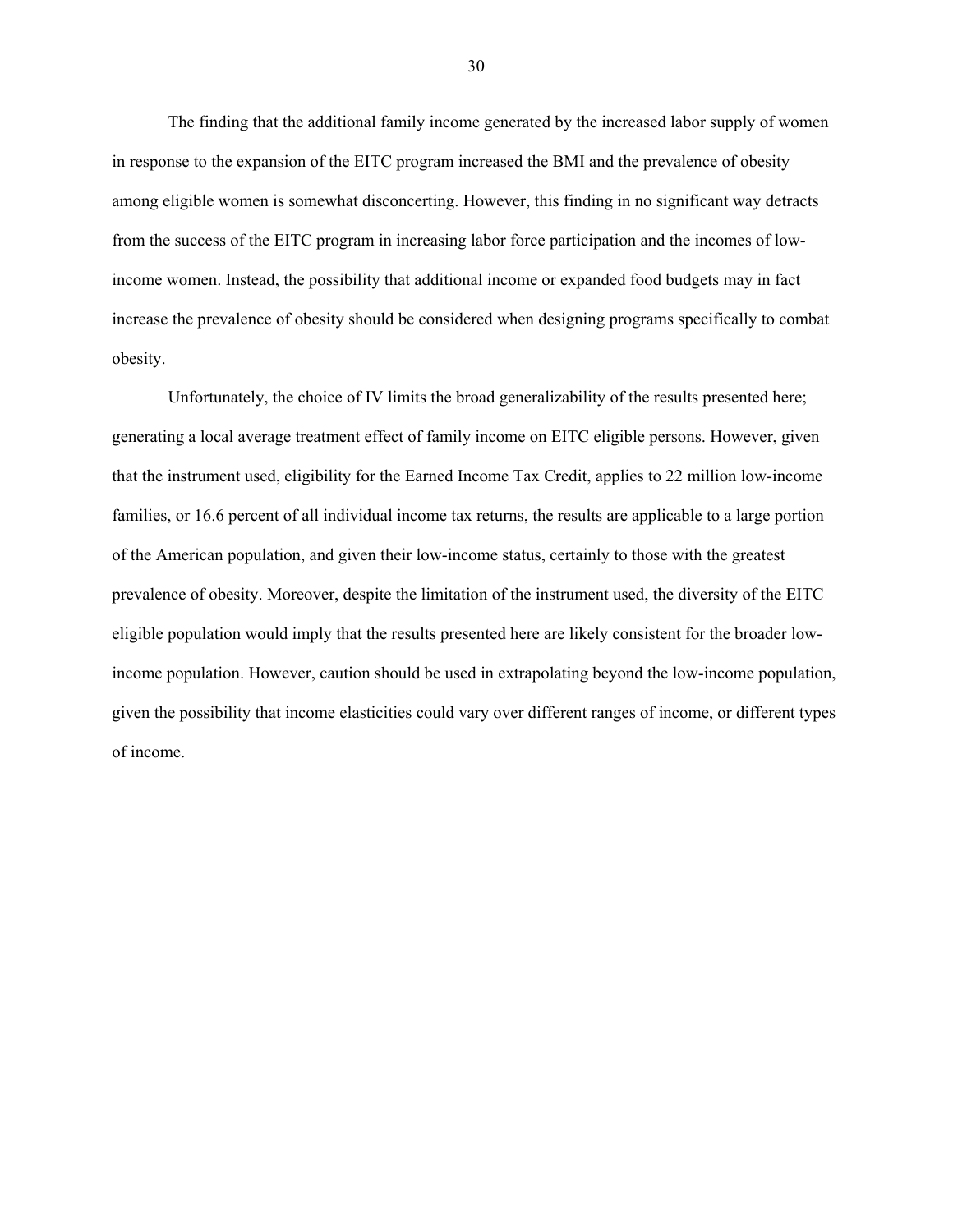#### **References**

- Anderson, P. M., K. F. Butcher, and P. B. Levine. 2003. "Maternal Employment and Overweight Children." *Journal of Health Economics* 22(3): 477–504.
- Burkhauser, R. V., and J. Cawley. 2006. "The Importance of Objective Health Measures in Predicting Early Receipt of Social Security Benefits: The Case of Fatness." Paper presented at the Retirement Research Conference, Washington, DC.
- Calle, E. E., M. J. Thun, J. M. Petrelli, C. Rodriguez, and C. W. Heath. 1999. "Body-Mass Index and Mortality in a Prospective Cohort of U.S. Adults." *New England Journal of Medicine* 341(15): 1097–1105.
- Cawley, J. 2004. "The Impact of Obesity on Wages." *Journal of Human Resources* 39(2): 451–474.
- Cawley, J., J. Moran, and K. Simon. 2007. "The Impact of Income on Weight and Clinical Weight Classification: Evidence for the Elderly from the Social Security Benefits Notch." Paper presented at the 2007 American Economic Association Annual Meeting.
- Cawley, J., and R. V. Burkhauser. 2006. "Beyond BMI: The Value of More Accurate Measures of Fatness and Obesity in Social Science Research." Working Paper No. 12291, National Bureau of Economic Research, Cambridge, MA.
- Center on Budget and Policy Priorities. 2007. *The 2007 Earned Income Tax Credit Outreach Kit*. Tax Credit Outreach Team, Washington, DC.
- Chou, S., M. Grossman, and H. Saffer. 2004. "An Economic Analysis of Adult Obesity: Results from the Behavioral Risk Factor Surveillance System." *Journal of Health Economics* 23(3): 565–587.
- Conley, D., and R. Glauber. 2005. ''Gender, Body Mass and Economic Status.'' Working Paper No. 11343, National Bureau of Economic Research, Cambridge, MA.
- Cutler, D. M., E. L. Glaeser, and J. M. Shapiro. 2003. "Why Have Americans Become More Obese?" *Journal of Economic Perspectives* 17(3): 93–118.
- Dahl, G. B., and L. Lochner. 2005. "The Impact of Family Income on Child Achievement." Working Paper No. 11279, National Bureau of Economic Research, Cambridge, MA.
- DeNavas-Walt, C., B. D. Proctor, and C. H. Lee. 2005. *Income, Poverty, and Health Insurance Coverage in the United States: 2004*. U.S. Census Bureau, Current Population Reports, P60-229. Washington, DC: GPO.

Drewnowski, A. 2000. "Nutrition Transition and Global Dietary Trends." *Nutrition* 16(7/8): 486–487.

- Ellwood, D. T. 2001. "The Impact of the Earned Income Tax Credit and Social Policy Reforms on Work, Marriage, and Living Arrangements." In *Making Work Pay: The Earned Income Tax Credit and Its Impact on American Families*, edited by Meyer and Holtz-Eakin. New York, NY: The Russell Sage Foundation.
- Finkelstein, E. A., I. C. Fiebelkorn, and G. Wang, G. 2003. "National Medical Spending Attributable to Overweight and Obesity: How Much, and Who's Paying?" *Health Affairs* 22(4): 8.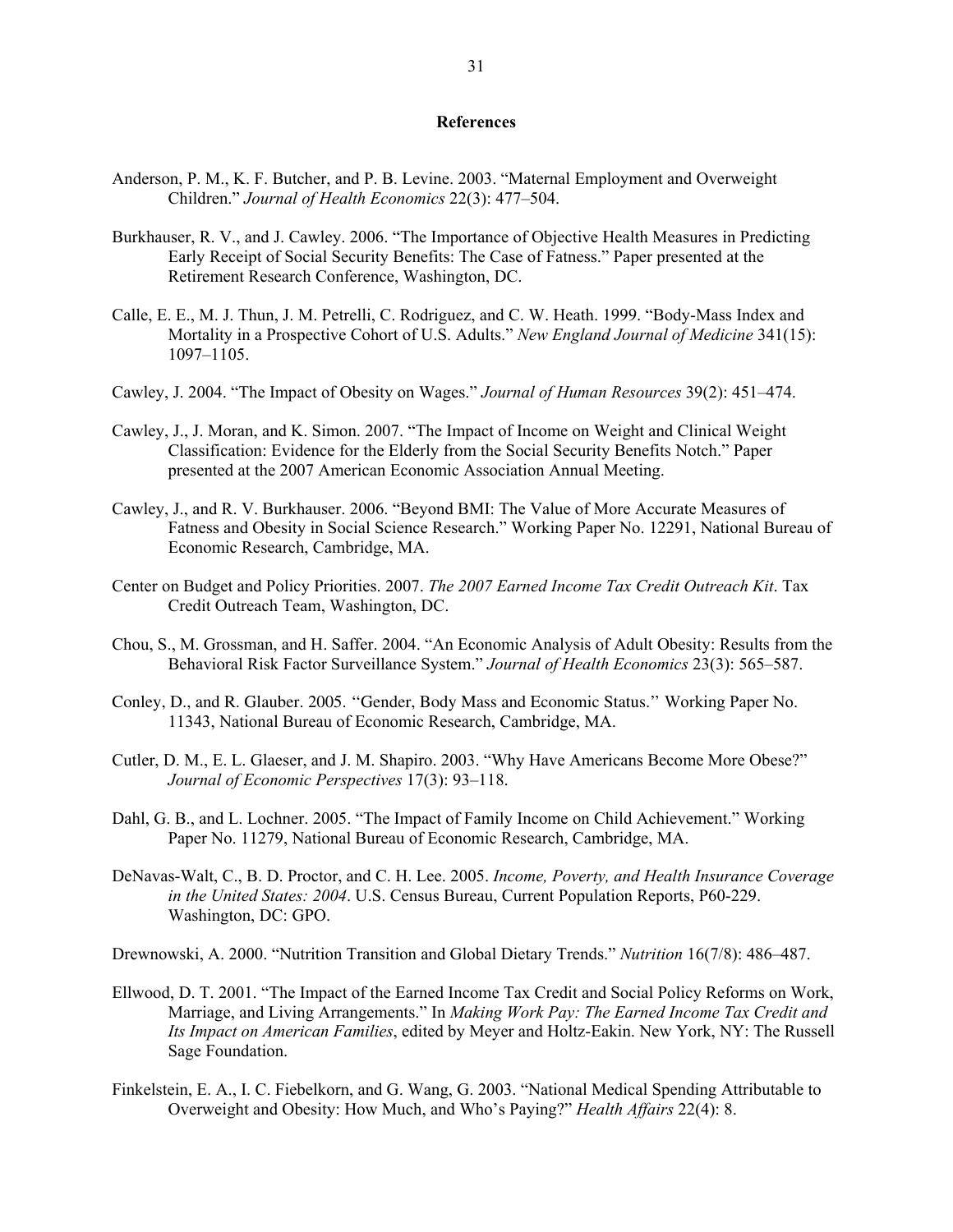- Flegal, K. M., M. D. Carroll, C. L. Ogden, and C. L. Johnson. 2002. "Prevalence and Trends in Obesity among U.S. Adults, 1999–2000." *Journal of the American Medical Association* 288(14): 1723– 1727.
- Fontaine, K. R., D. T. Redden, C. Wang, A. O. Westfall, and D. B. Allison. 2003. "Years of Life Lost Due to Obesity." *Journal of the American Medical Association* 289(2): 187–193.
- Hedley, A. A., C. L. Ogden, C. L. Johnson, M. D. Carroll, L. R. Curtain, and K. M. Flegal. 2004. "Prevalence of Overweight and Obesity among US Children, Adolescents, and Adults, 1999– 2002." *Journal of the American Medical Association* 291(23): 2847–2850.
- International Obesity Task Force. 2005. *EU Platform on Diet, Physical Activity, and Health, 2005*. From [http://www.iotf.org/media/euobesity3.pdf.](http://www.iotf.org/media/euobesity3.pdf) (Accessed December 10, 2006)
- Kan, K., and W. D. Tsai. 2004. "Obesity and Risk Knowledge." *Journal of Health Economics* 23(5): 907–934.
- Lakdawalla, D., and T. Philipson. 2002. "The Growth of Obesity and Technological Change: A Theoretical and Empirical Investigation." Working Paper No. 8965, National Bureau of Economic Research, Cambridge, MA.
- Leigh, A. 2004. "Who Benefits from the Earned Income Tax Credit? Incidence among Recipients, Coworkers and Firms." Discussion Paper 494, Center for Economic Policy Research, Australian National University.
- Mokdad, A. H., E. S. Ford, B. A. Bowman, W. H. Dietz, F. Vinicor, V. S. Bales, and J. S. Marks. 2003. "Prevalence of Obesity, Diabetes, and Obesity-Related Health Risk Factors, 2001." *Journal of the American Medical Association* 289(1): 76–79.
- Mokdad, A. H., J. S. Marks, D. F. Stroup, and J. L. Gerberding. 2004. "Actual Causes of Death in the United States, 2000." *Journal of the American Medical Association* 291(10): 1238–1245.
- Mokdad, A. H., J. S. Marks, D. F. Stroup, and J. L. Gerberding. 2005. "Correction: Actual Causes of Death in the United States, 2000." *Journal of the American Medical Association* 293(3): 293– 294.
- Must, A., J. Spadano, E. H. Coakley, A. E. Field, G. Colditz, and W. H. Dietz. 1999. "The Disease Burden Associated With Overweight and Obesity." *Journal of the American Medical Association* 282(16): 1523–1529.
- National Heart, Lung, and Blood Institute, National Institutes of Health. 1998. "Clinical Guidelines on the Identification, Evaluation, and Treatment of Overweight and Obesity in Adults: The Evidence Report." *Obesity Research* 6(Suppl. 2): 51s–215s.
- Ogden, C. L., C. D. Fryar, M. D. Carroll, and K. M. Flegal. 2004. *Mean Body Weight, Height, and Body Mass Index, United States 1960–2002*. U.S. Department of Health and Human Services, National Center for Health Statistics, Hyattsville, MD.
- Orzechowski, W., and R. Walker. 2002. *Tax Burden on Tobacco: Historical Compilation, Vol. 36*. Orzechowski and Walker: Arlington, VA.